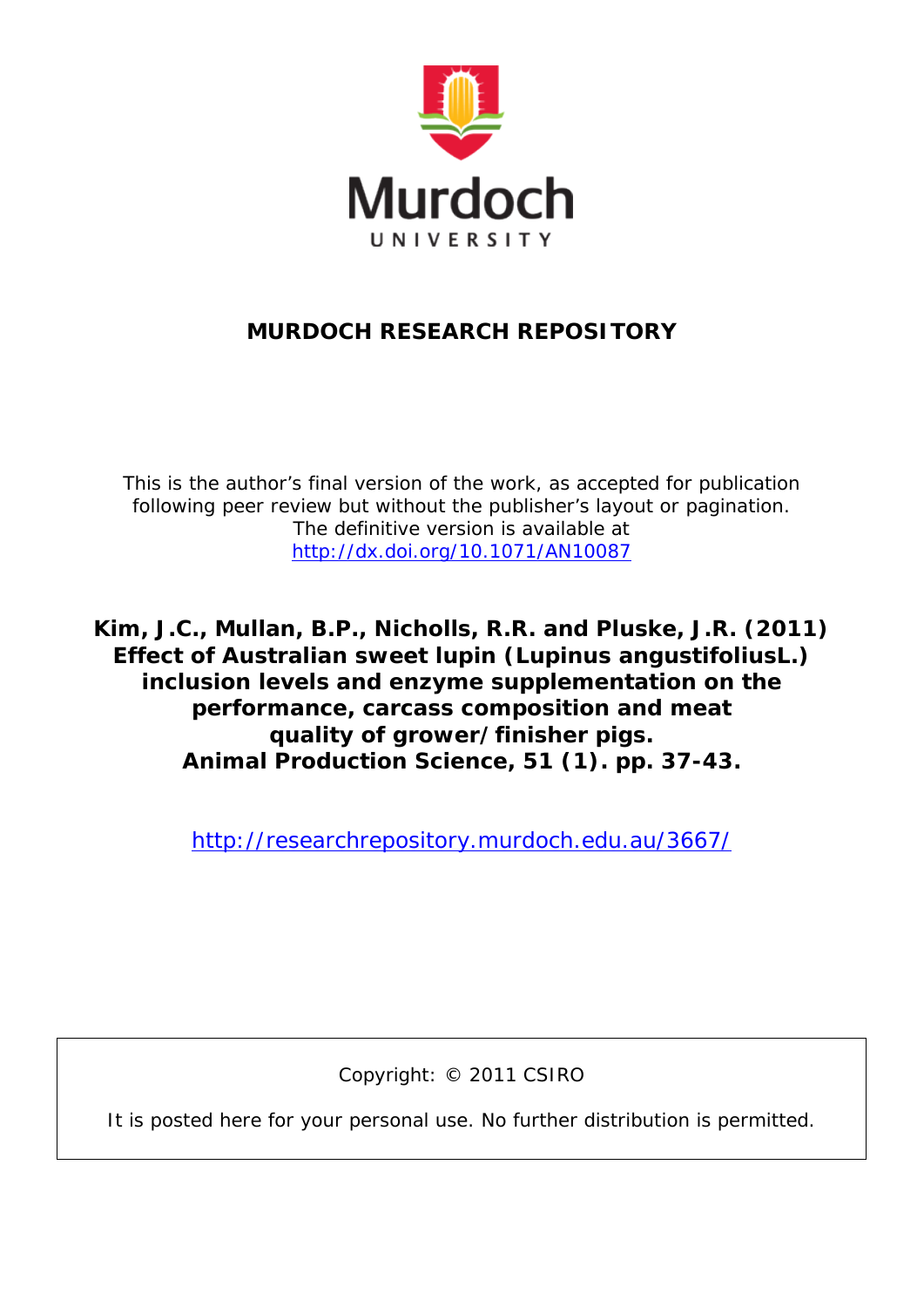| $\mathbf{1}$   | Effect of Australian sweet lupin (L. angustifolius L.) inclusion levels                                        |
|----------------|----------------------------------------------------------------------------------------------------------------|
| $\overline{2}$ | and enzyme supplementation on the performance, carcass                                                         |
| 3              | composition and meat quality of grower/finisher pigs                                                           |
| $\overline{4}$ |                                                                                                                |
| 5              | J. C. Kim <sup>A,C</sup> , B. P. Mullan <sup>A</sup> , R. R. Nicholls <sup>A</sup> , J. R. Pluske <sup>B</sup> |
| 6              |                                                                                                                |
| $\tau$         | Livestock Industries Innovation, Department of Agriculture and Food, South Perth,                              |
| 8              | WA 6151;                                                                                                       |
| 9              | <sup>B</sup> Animal Research Institute, School of Veterinary and Biomedical Sciences, Murdoch                  |
| 10             | University, Murdoch, WA6150, Australia                                                                         |
| 11             | <sup>C</sup> Corresponding author. E-mail: jae.kim@agric.wa.gov.au                                             |
| 12             |                                                                                                                |
| 13             |                                                                                                                |
| 14             |                                                                                                                |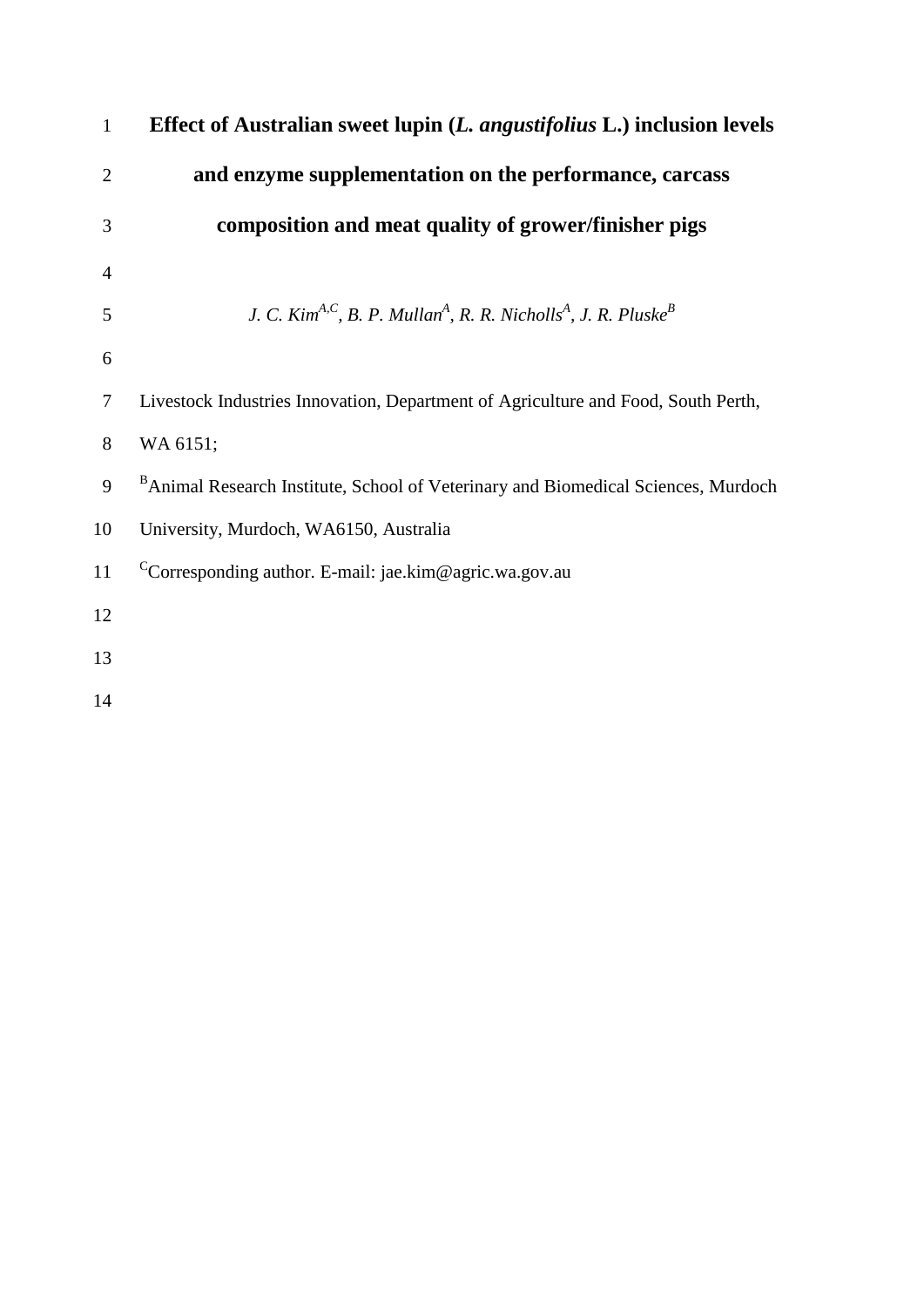### **Abstract.**

 Two hundred and twenty-four crossbred male pigs (Large White x Landrace, initial 17 body weight 27.2 kg  $\pm$  0.22) were used to determine the influence of dietary Australian sweet lupin (ASL) inclusion level and enzyme supplementation on growth performance, carcass composition and meat quality. The experiment was a 4 x 2 factorial design with the respective factors being ASL inclusion level (*L. angustifolius*  L*.,* cv Mandelup; 200, 250, 300 and 350 g/kg, in replacement of soybean meal) and enzyme supplementation (without or with supplemental enzyme; Allzyme SSF, Alltech Biotechnology, USA). Pigs (7 pigs per pen x 4 replicates per treatment = 28 pigs per enzyme by lupin-level combination) were fed grower diets between 27 kg to 50 kg, finisher diets between 50 kg to 75 kg and pre-sale diets between 75 kg to 107 kg, and daily gain and feed intake were measured weekly. At approximately 107 kg live weight, the pigs were slaughtered at a commercial abattoir and carcass composition was measured. Meat quality (pH, surface exudate, drip loss, cooking loss, meat colour and shear force) was measured from selected pigs (n=18) fed the lowest and highest lupin diets without enzyme supplementation. Increasing ASL inclusion 31 level to 350 g/kg did not alter  $(P > 0.05)$  growth performance of pigs and did not 32 influence  $(P > 0.05)$  carcass composition and meat quality. Likewise, addition of 33 supplemental enzyme had no effect  $(P > 0.05)$  on growth performance and carcass composition. Lack of performance response to added enzyme complex is likely due either to the use of enzyme complex that was not substrate-specific for the lupin non- starch polysaccharides or to the high specification of the experimental diets which was inevitable when increasing inclusion levels of lupins. The results show that a current variety (Mandelup) of ASL can be used in grow/finish diets up to 350 g/kg without compromising growth, carcass composition or meat quality of pigs.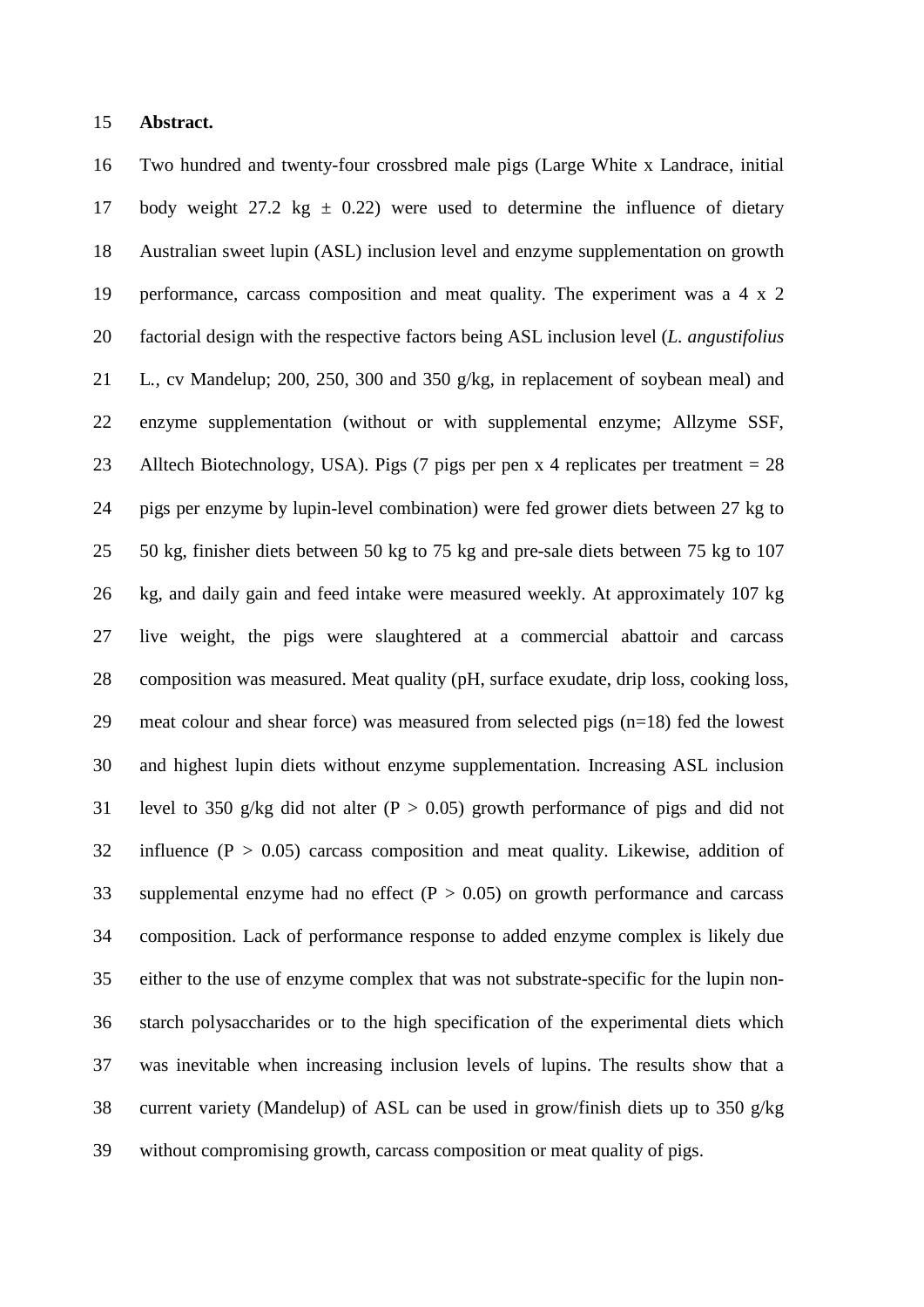- **Additional Key Words:** Australian Sweet Lupins, Pig, Enzyme, Growth performance,
- Carcass composition, Meat Quality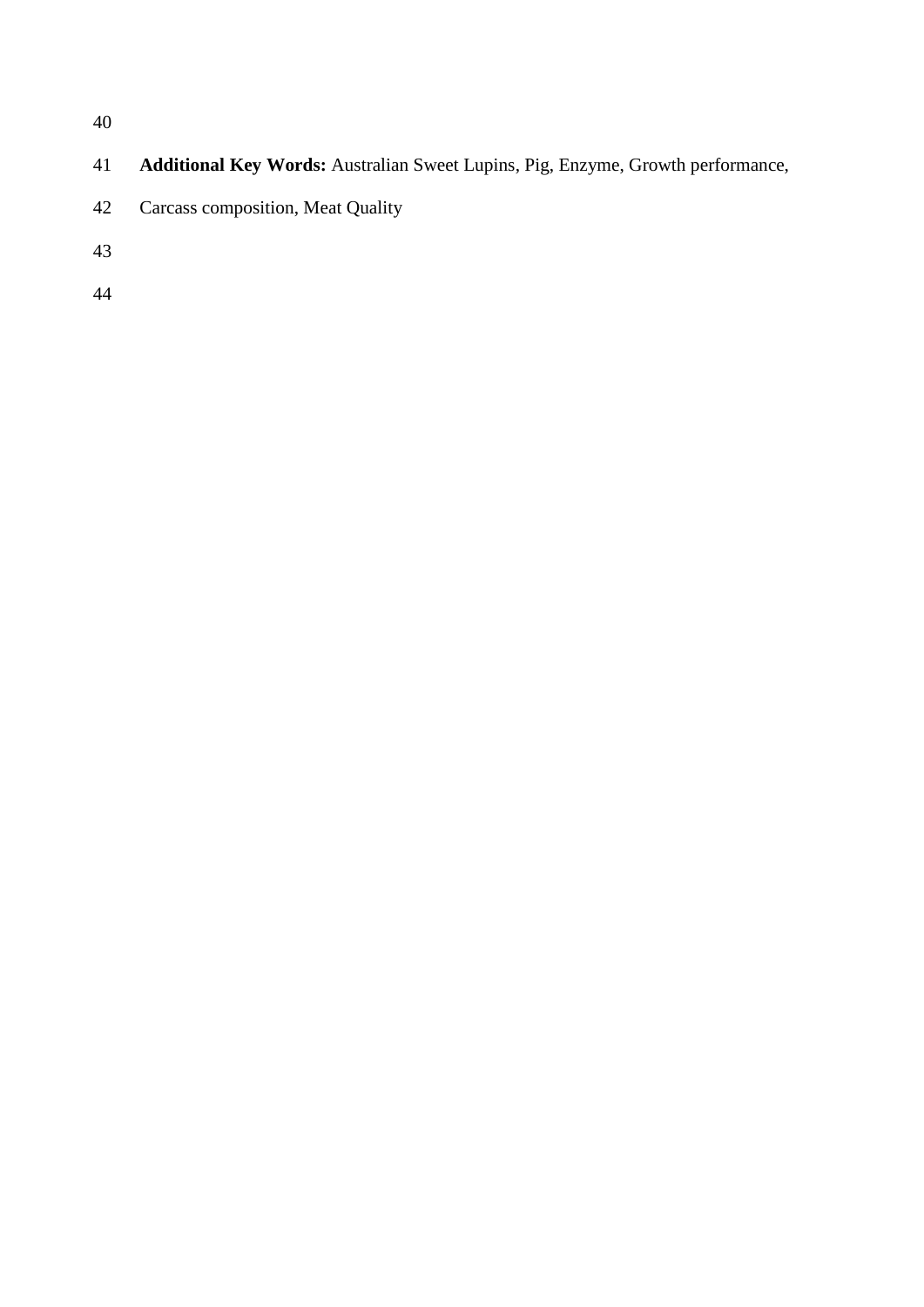## **Introduction**

 Despite Australian sweet lupins ASL (ASL, *Lupinus angustifolius* L.) being an economical plant protein ingredient for growing and finishing pigs in Western Australia (WA), the inclusion level of ASL in the diets for growing and finishing pigs is restricted due to the presence of anti-nutritional factors (ANF) such as oligosaccharides and non-starch polysaccharides (NSP). . In a growth trial, for example, Mullan *et al.* (1997) concluded that the maximum inclusion level of ASL for optimum grower performance was 180 g/kg. These data were obtained using ASL varieties available 5-10 years ago, such as Gungurru, which represent only a small proportion of ASL currently fed to pigs. For example, the production of Gungurru in 2008 harvest was only 1% of total lupin production in Western Australia, while production of the new variety Mandelup was 62% (Dr B. Buirchell, personal communication). Comparison of chemical composition between a newer variety Mandelup and the old variety Gungurru showed that Mandelup contains a greater amount of insoluble NSP but has a comparable amino acid composition to Gungurru as summarized in Table 1. Therefore, studies using newer and more widely grown varieties that represent a greater proportion of the ASL fed to pigs in WA needs to be conducted.

 Despite research indicating that the optimum inclusion rate for whole ASL in grower pigs diets is close to 200 g/kg (e.g. Mullan *et al*. 1997), inclusion levels often exceed these suggested maximum values in commercial diets in WA. Another possible concern when pigs are fed a diet containing a high concentration of ASL is carcass composition and meat quality. Previous publications reported that feeding lupin seeds to pigs decreased the dressing percentage of pigs and decreased back fat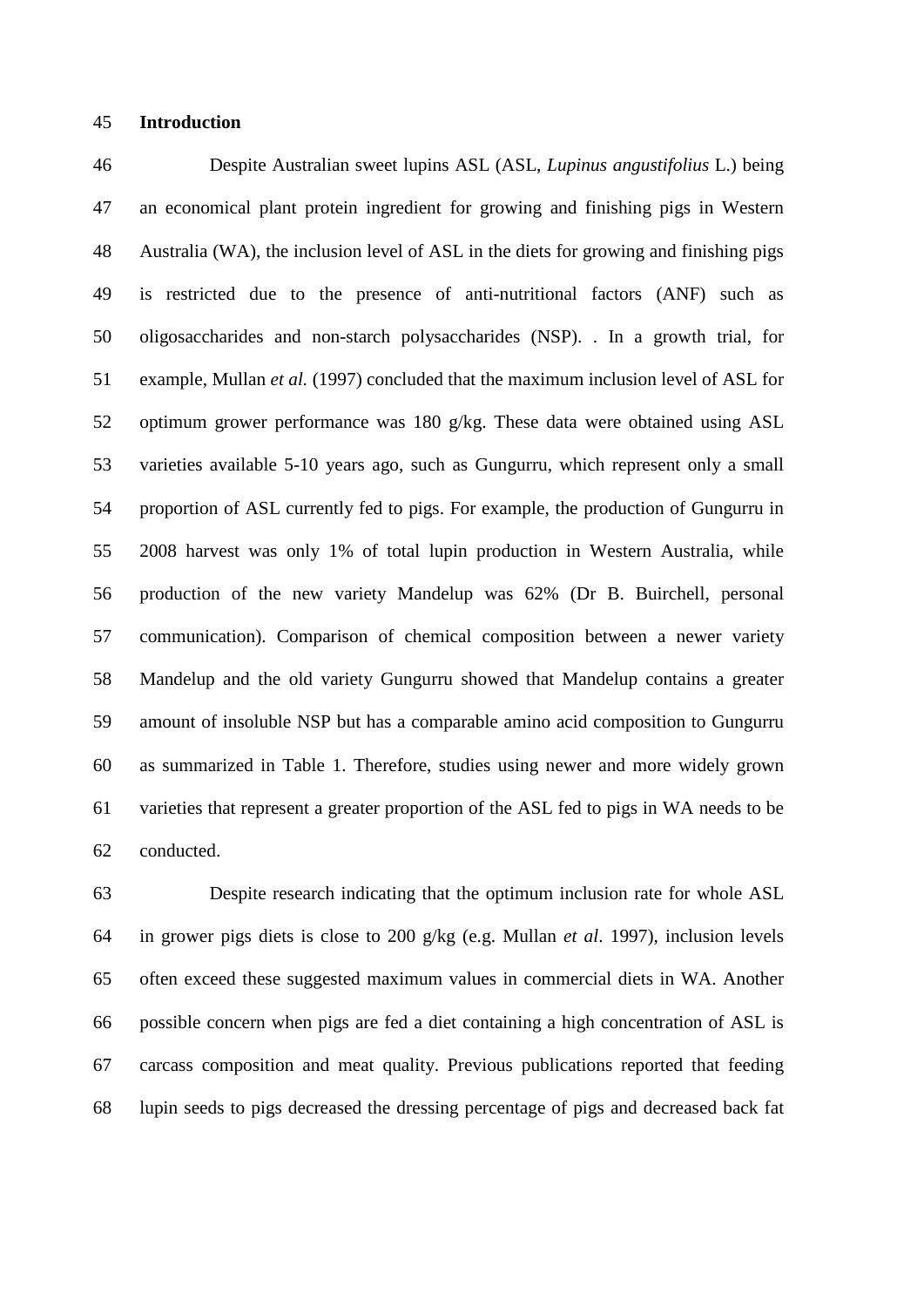thickness without influencing carcass leanness and lean meat percentage in the ham (King 1981; van Nevel *et al.* 2000).

 To counteract the high levels of ANF in ASL and improve their nutritive value, some researchers have used supplementary enzymes to improve energy and amino acid digestibility in lupin-fed pigs (Gdala *et al.* 1997). Adding an enzyme, or more accurately an enzyme complex, that specifically targets lupin ANF has potential to improve digestibility, and could thus allow for higher inclusion levels of ASL in diets for grower and finisher pigs.

 The purpose of this experiment therefore was to identify the optimum inclusion level of the current major variety of ASL (cv. Mandelup) grown in WA for grower and finisher pigs in terms of performance, carcass composition and meat quality. Furthermore, we wished to study the effects of a supplemental enzyme complex on performance and carcass composition of pigs, and to examine any interactions between the lupin inclusion level and enzyme supplementation.

# **Materials and Methods**

 The experimental protocol used in this study was approved by the Department of Agriculture and Food Western Australia Animal Ethics committee. Animals were handled according to the Australian code of practice for the care and use of animals for scientific purposes (NHMRC, 2004).

*Experimental design*

 Two hundred and twenty-four crossbred entire male pigs (Large White x Landrace) were transported at weaning to the Medina Research Station and, after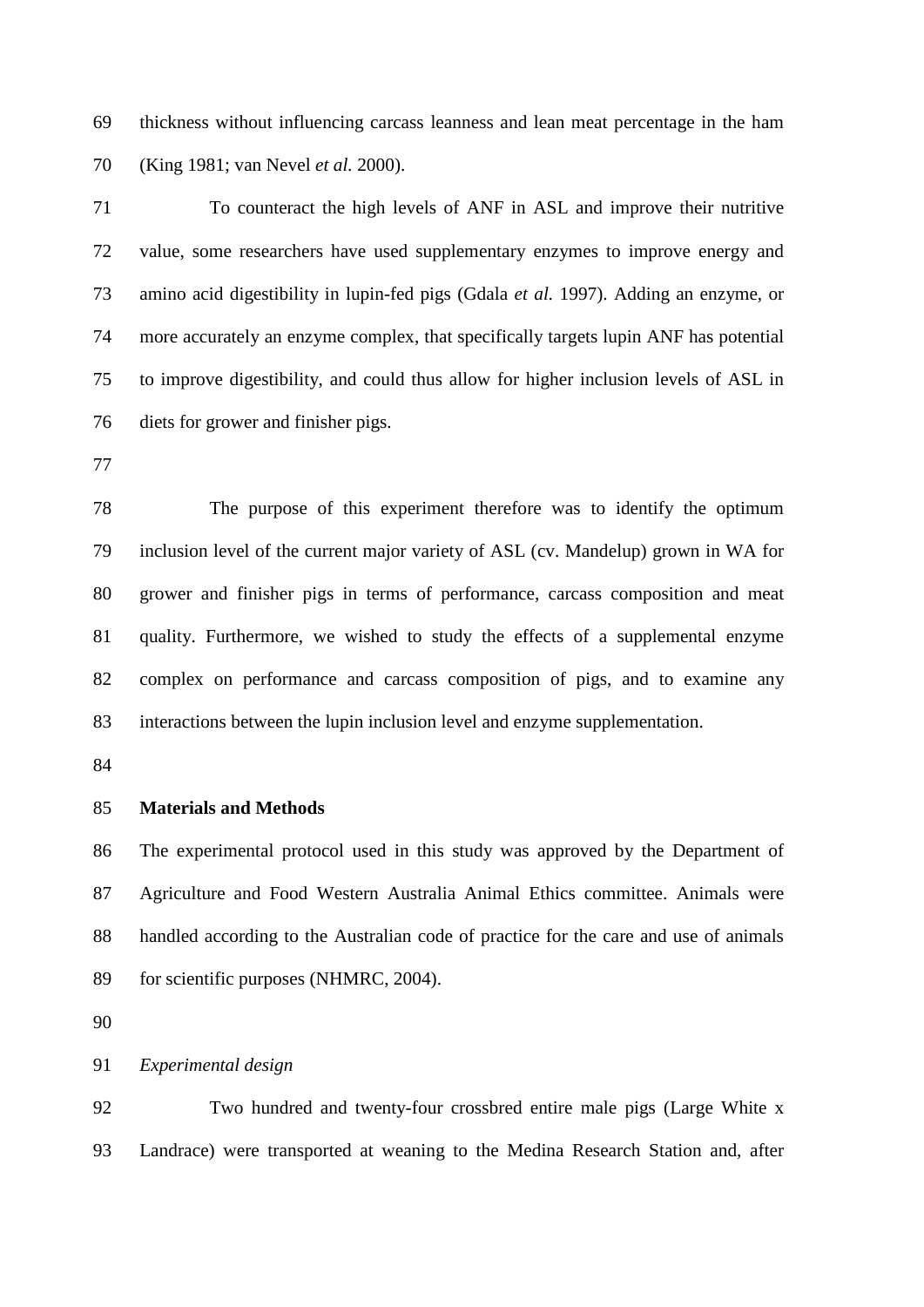several weeks of acclimation, were allocated based on their live weight to one of the 8 treatment combinations [8 treatments (4 inclusion levels x 2 enzyme supplements)] at 96 an average body weight of 27 kg  $\pm$  0.22. There were 7 pigs per pen and 4 replicates to give 28 pigs per enzyme by lupin-level combination. The experiment was a randomised design with a 2 x 4 factorial arrangement. The 8 diets were formulated to contain increasing concentrations of ASL (200, 250, 300 and 350 g/kg) without and with an added enzyme complex (Allzyme SSF added at 200 g/tonne). The enzyme 101 complex contained minimum activities of 100 U 1.4-β-xylanase (EC 3.2.1.8), 30 U  $\alpha$ - amylase (EC 3.2.1.1), 200 U β-glucanase (EC 3.2.1.6), 700 U protease (EC 3.4.23.18), 40 U cellulase (EC 3.2.1.4), 4000 U pectinase (EC 3.1.1.73), and 300 U phytase (EC 3.1.3.26) per kg product (Alltech Biotechnology, USA).

#### *Diets, feeding and sample collection*

 All diets were formulated to contain equal amounts of ileal digestible amino acids and ileal digestible lysine to DE ratio (Tables 2 - 4). The lupin variety used was Mandelup because it comprises the greatest proportion of ASL grown in WA at the current time (Dr M. Sweetingham, DAFWA, *personal communication*), and therefore reflects the variety of lupin most likely to be in pig feeds in WA and also exported as stockfeed. Pigs were fed grower diets between 27 kg – 50 kg, finisher diets between 50 kg – 75 kg, and pre-sale diets between 75 kg – 107 kg. ASL were progressively substituted for wheat and soybean meal but diets were formulated to be isoenergetic and isonitrogenous by supplementation of canola oil and crystalline amino acids. Pigs were fed their respective diets *ad libitum* and fresh water was available throughout the experiment via swivel drinkers. The pens consisted of 60% solid concrete and 40% 118 plastic slatted areas and had a space allowance of 0.93  $m^2$  per pig.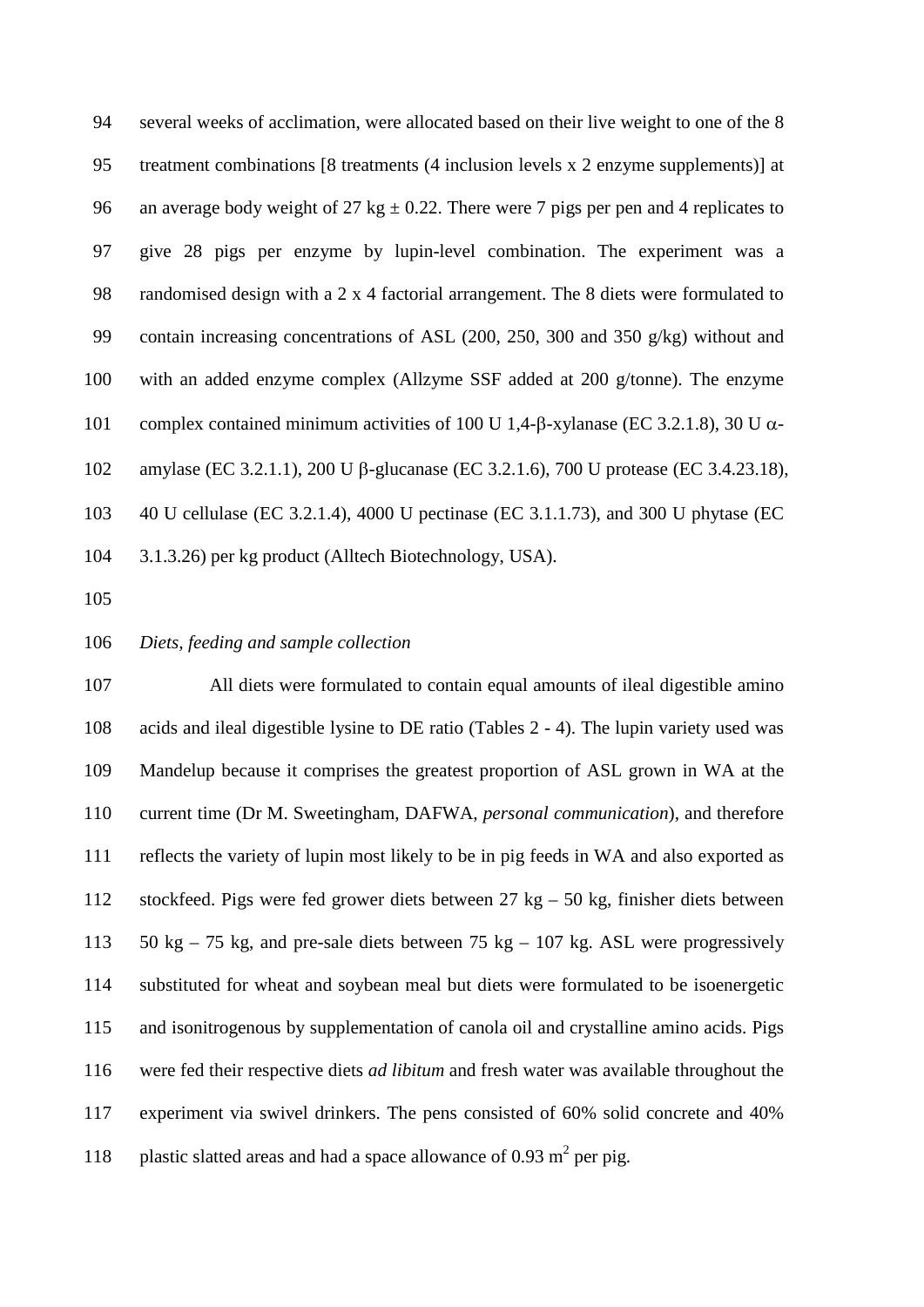*Measurements*

 Average daily gain and feed conversion ratio per pen were determined weekly until slaughter. Pigs were slaughtered in a commercial abattoir when their live 123 weight reached $\approx$ 107 kg, and carcass composition data were collected. Hot carcass weight was measured based on AUSMEAT trim 13 (head off, flare off, fore trotters off, hind trotters on). Dressing percentage was calculated as the ratio between live 126 weight and hot carcass weight. P2 back fat was measured between the  $12^{th}/13^{th}$  ribs of the left side of each carcass at 65 mm off the midline.

 Eighteen pigs with median weight of the group were selected at slaughter from the lowest and highest lupin diets without enzyme supplementation to assess meat quality measurements. Muscle samples from the *longissimus thoracis* (LT) were 131 taken between the  $10^{th}/15^{th}$  ribs from the left side of each carcass ( $\sim 1$  kg) at 24 h post-slaughter. The pH of the LT was measured using a portable pH meter (Eutech Instruments, Cyberscan pH 3000 series, Singapore) at 24 h post-slaughter. The surface exudate of the LT was measured using the filter paper absorption method (filter paper-55 mm) (Kauffman *et al.* 1986). Forty eight hr drip loss was then calculated using the surface exudate values according to the regression equations reported by Kauffman *et al.* (1986). Meat colour was measured with a Minolta Chromameter CR-400, using D65 illumination, a 2º standard observer and 8 mm aperture in the measuring head, standardised to a white tile. Cooking loss was determined by weight differences by cooking LT muscles (~100 g) in a water bath at 80º C for 1 hr and cooled under running water for 30 min (Bouton *et al.* 1971). The cooked LT samples were stored at 4º C for 24 hrs and shear force was measured using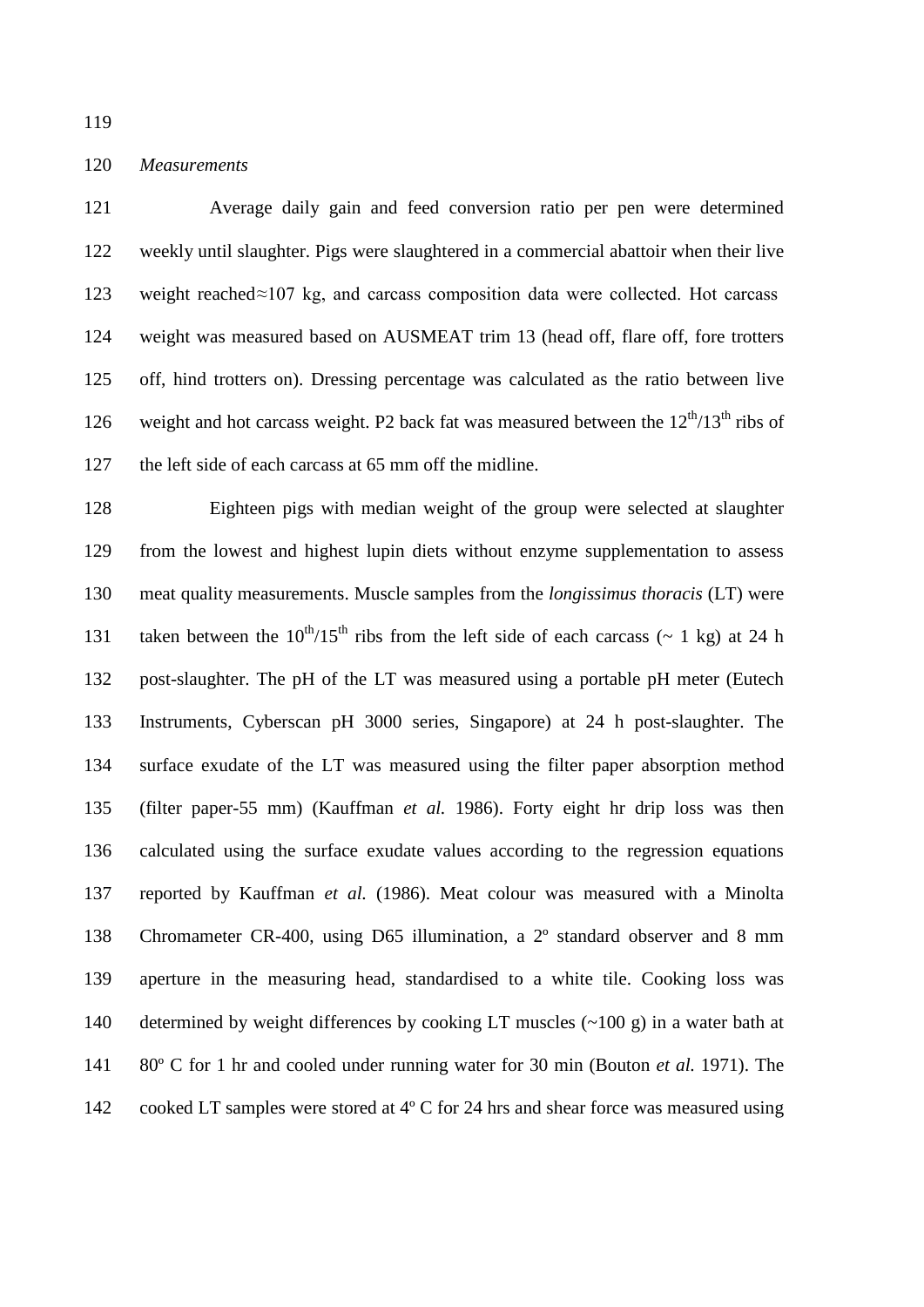a Warner Bratzler shear blade fitted to an Instron Universal Testing Machine (Model 1122, Instron Pty, Ltd.; AMSA, 1978).

# *Statistical analyses*

 The General Linear Model (GLM) procedure of SPSS (version 14, SPSS Inc, Chicago, Illinois) was used to analyse the main effects of lupin inclusion level (L) and enzyme (E) and their interactions on growth performance and carcass composition. Meat quality, measured from selected pigs fed the lowest and highest lupin diets without enzyme supplementation, was assessed using GLM procedure. Pen was considered as the experimental unit for growth performance and pig was the experimental unit for analyses of carcass composition and meat quality. Slaughter weight was used as a covariate for carcass composition and meat quality assessment. Linear and quadratic effects of lupin inclusion level on these measurements were also examined.

#### **Results**

*Growth performance*

 Dietary inclusion of up to 350g ASL per kg of grower, finisher and pre-sale 161 diets did not alter  $(P > 0.05)$  growth performance of pigs. Consequently, days to reach 162 107 kg was similar  $(P > 0.05)$  regardless of the lupin concentration in the experimental diets. Moreover, with the lack of negative effects of lupin inclusion level 164 on performance, supplementation of an enzyme complex did not improve  $(P > 0.05)$  growth performance and carcass characteristics. However, supplementation of the enzyme complex tended to increase feed intake without increasing growth rate during 167 the pre-sale period  $(P=0.054, Table 5)$ .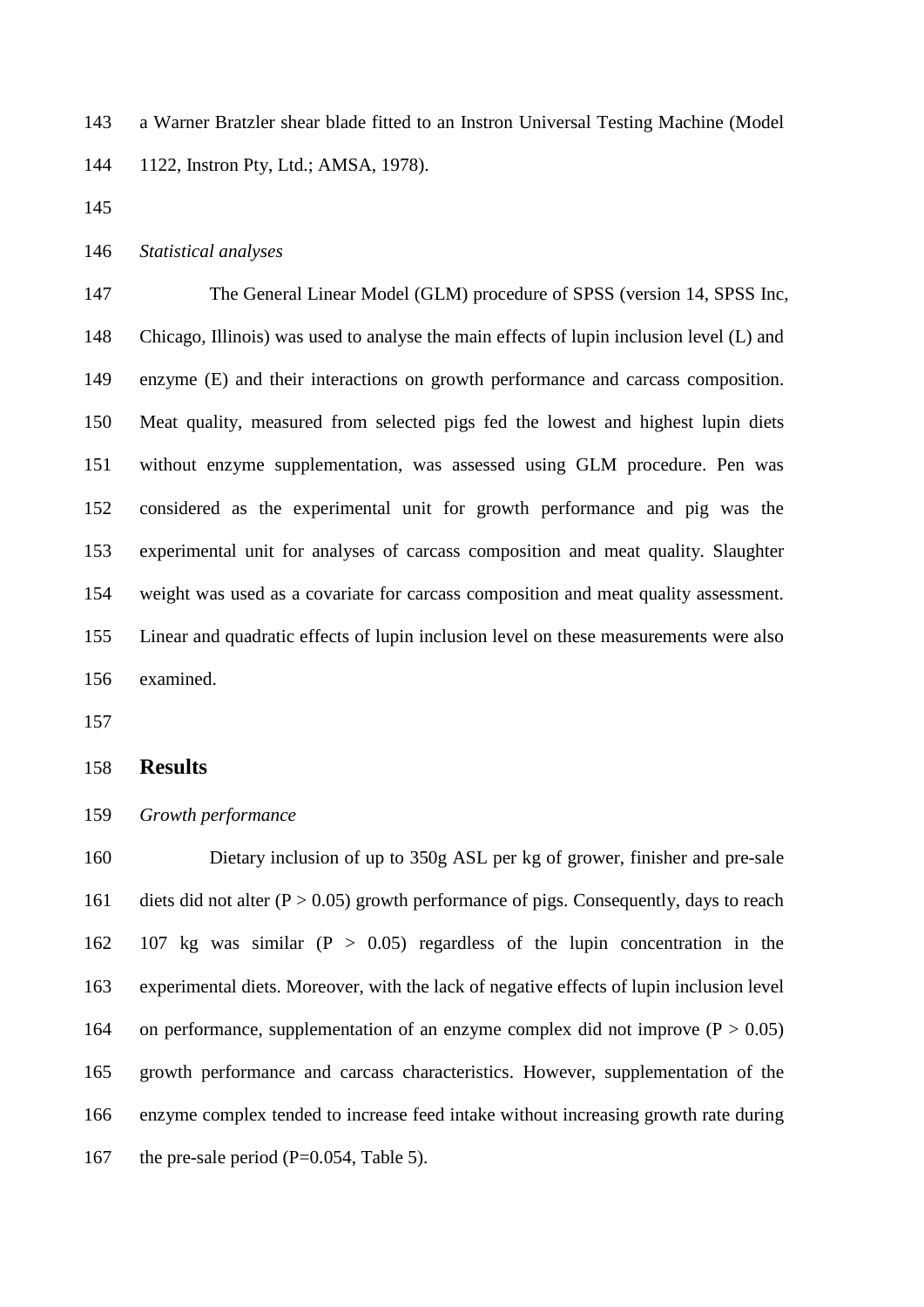# *Carcass composition*

 Although increasing lupin inclusion level numerically decreased dressing percentage (not significant, linear effect P= 0.283), carcass composition was not 172 influenced ( $P > 0.05$ ) by either lupin inclusion level or by enzyme supplementation (Table 6).

*Meat quality*

176 The meat quality traits of pigs fed 350 g ASL/kg were not different (P > 0.05) from those of pigs fed 200 g ASL/kg (Table 7). However, the meat from pigs fed the 350 g/kg lupin diet showed a trend to be more tender (P=0.102) than that from pigs fed the 200 g/kg lupin diet.

# **Discussion**

# *Chemical composition*

 Although there was a slight increase in the essential amino acid content in Mandelup, chemical composition of the old variety Gungurru and a newer variety Mandelup were comparable except that Mandelup had higher insoluble NSP than the older variety Gungurru. This change reflects the lupin breeding program that has targeted yield, drought tolerance and disease tolerance which have subsequently increased the amount of structural polysaccharides. This was also evident in the increased acid detergent fibre content of Mandelup compared with the old variety Gungurru. Increased insoluble NSP may have negative effects on nutrient utilization as a greater inclusion of insoluble NSP is associated with loss of amino acids through increased endogenous secretion such as mucins (Kim et al., 2007).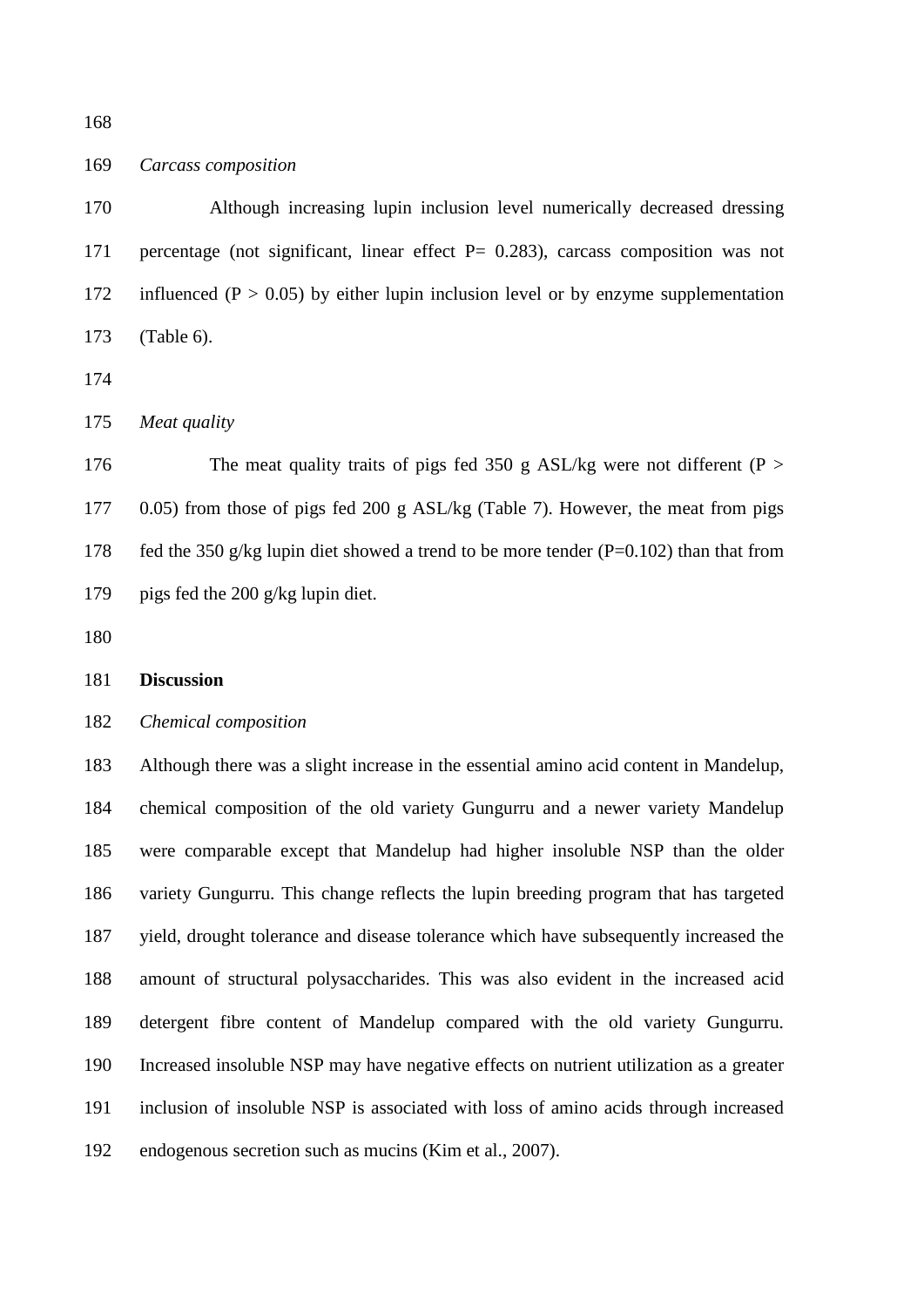# *Growth performance*

 Using an older variety of *L angustifolius* (cv. Gungurru), previous Australian research showed that the maximum inclusion level that pigs could digest lupin kernel NSP and galactose in the small intestine of 45 kg pigs was 200g/kg, which is equivalent to 260 g/kg of whole lupin seeds (van Barneveld *et al.* 1995a). A concurrent digestibility study with the same cultivar showed that inclusion of ASL above this level significantly decreased ileal energy and lysine digestibilities and increased fermentation of NSP in the large intestine (van Barneveld *et al.* 1995b; 1995c). Based on these and other experiments, the maximum inclusion level of ASL in pig diets was recommended as 100-150 g/kg for weaners, 200-250 g/kg for growers and 300-350 kg for finishers (van Barneveld 1994). Despite the apparent negative nutritional influences of ASL in the GIT of pigs that have been reported, however, other research showed that if diets were formulated based on equal amounts of ileal digestible amino acids, ASL could be included to 400 g/kg in diets for weaner and grower pigs without compromising growth performance. For example, Fernandez and Batterham (1995) and Gdala *et al.* (1996) used 20 kg and 14 kg pigs, respectively, and fed diets containing more than 400 g ASL/kg (cv. Gungurru and Saturn, respectively) with supplementation of essential amino acids, and found no significant differences in growth performance of these pigs compared with pigs fed soybean meal-based diets. However, simple replacement of other protein sources such as soybean meal with angustifolius lupin seeds without adjustments for levels of ileal digestible amino acids showed an inferior production response due to the low lysine and sulphur amino acid contents in ASL (Hale and Miller 1985; McNiven and Castell 1995). Collectively, it is evident that ASL can be included up to 400 g/kg in grower/finisher diets as long as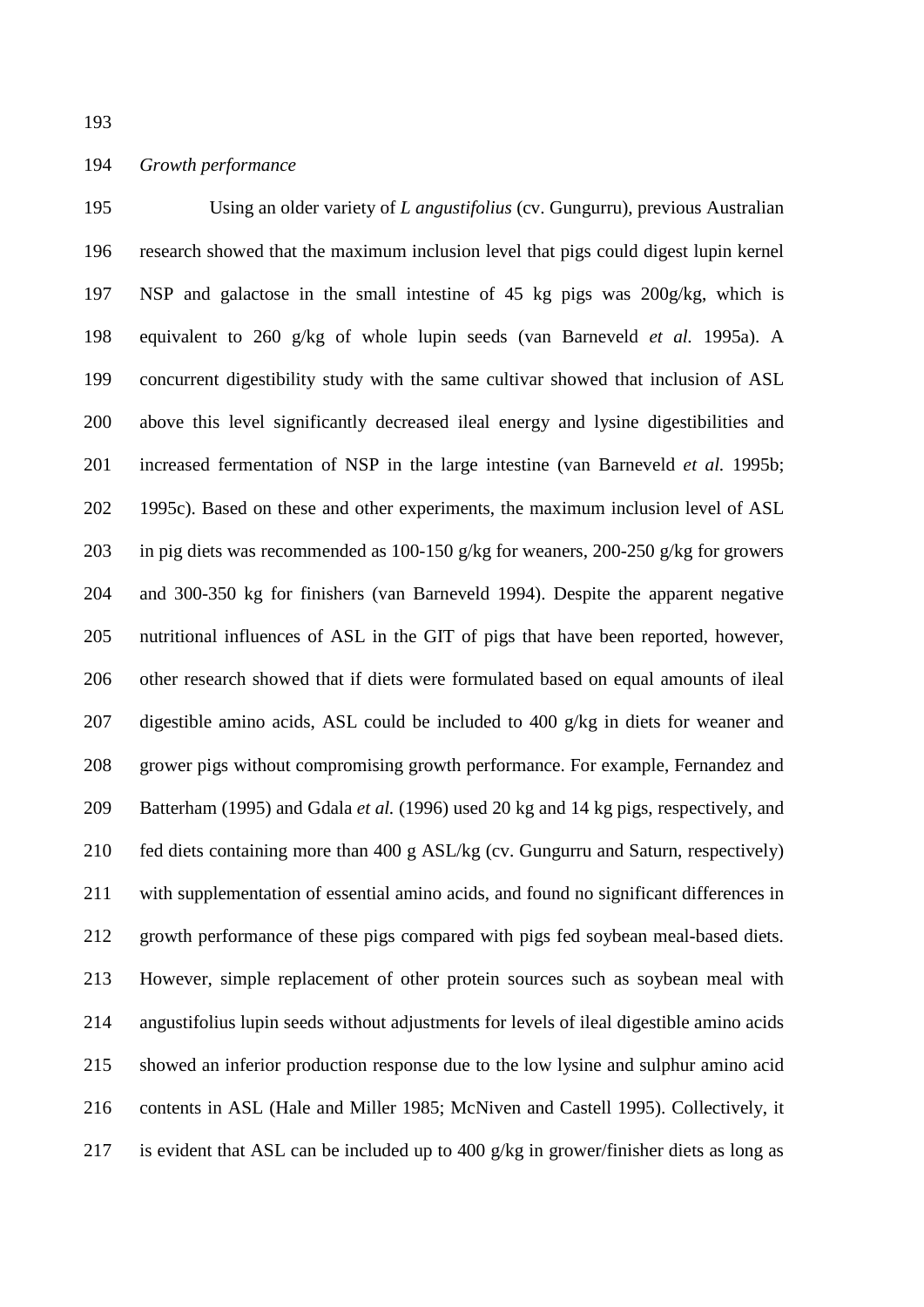the diets are formulated based on ileal digestible amino acids. Chemical analysis of Mandelup showed that the major difference between the old variety Gungurru and the newer variety Mandelup is the greater insoluble NSP content in Mandelup (Table 1). This increased insoluble NSP content may not influence nutrient utilization efficiency in the diets supplemented with greater amounts of angustifolius lupin according to the finding by Ferguson et al. (2003). This particular research demonstrated that the major ANF in angustifolius ASL is soluble NSP whereas addition of insoluble NSP had no effect on performance of pigs. Therefore, changes in chemical composition in the newer variety Mandelup may not have influenced the growth of pigs in this experiment.

 Using the current variety *Mandelup* in the present experiment demonstrated that ASL could be used successfully up to 350 g/kg in diets for grower/finisher pigs without any signs of growth depression. However, and considering the higher NSP content of ASL seeds, supplementation of exogenous NSP-degrading enzymes to improve nutrient digestibility and hence performance of pigs was examined. The use of enzymes targeting specific types of NSP in ASL such as polygalacturonans in the kernels of ASL seeds is a probable strategy to improve the nutritive value of ASL. The NSP in ASL kernels are mostly pectic substances and are complex links within and between polygalacturonans (homogalcturonan, xylogalacturonan, rhamnogalacturonans) and neutral polysaccharides such as arabinans and arabinogalactans. Also, galactose residues of the polygalacturonans are methyl- esterfied at C-6 which protects access of pectinase as found in an *in vitro* study (Ali et al., 2005). This study showed that polygalacturonase supplementation breaks only 11% of the bonds due to the presence of the methyl-esterfied galactose residues which block the binding sites of polygalacturonans to the glucosidic bonds along the pectin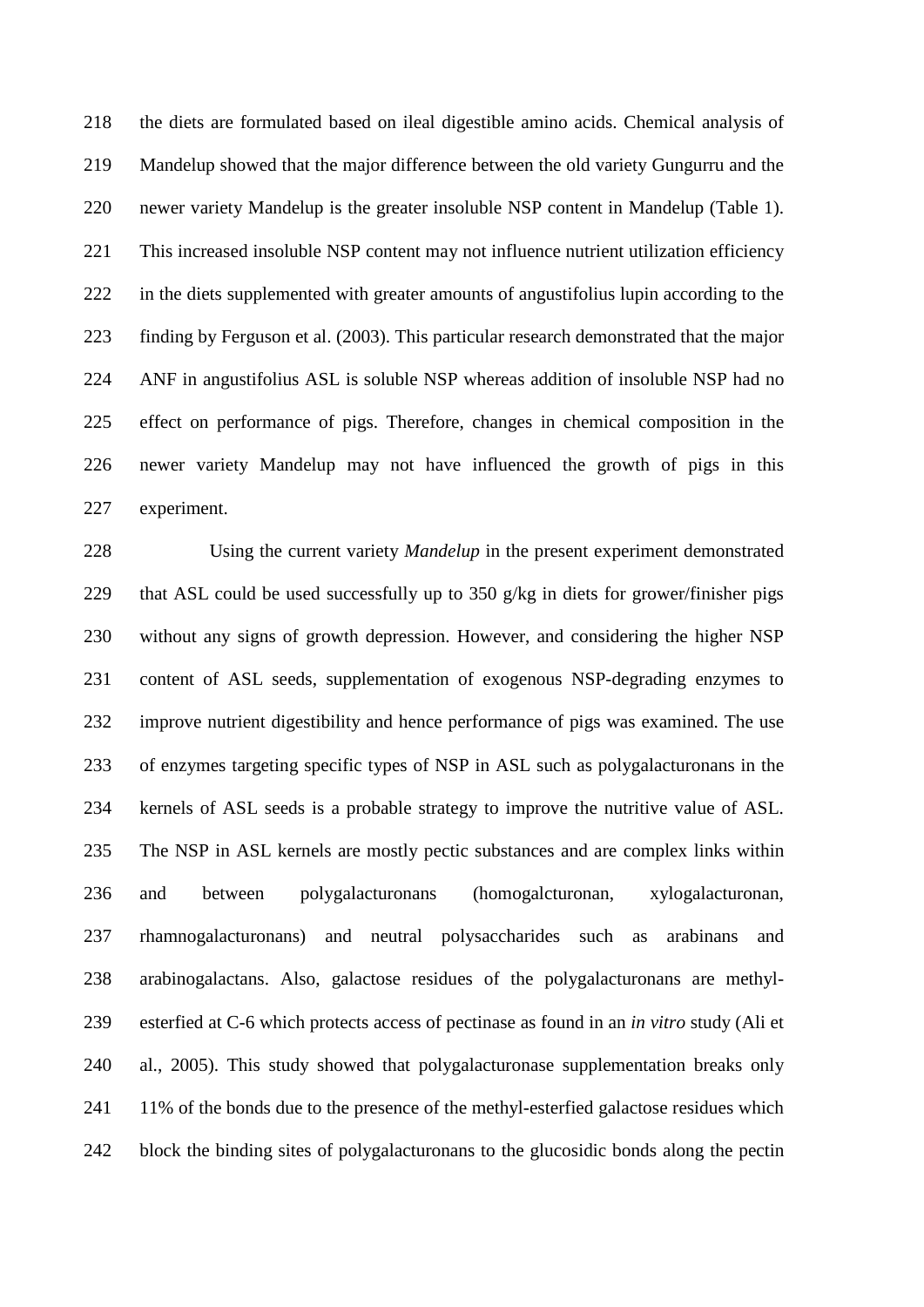chain. Consequently, supplementation of pectin methyl esterase and polygalacturonase in combination with ground dehulled ASL (*L* angustifolius in 70 mL acid buffer) efficiently reduced the length of pectin chains by 65% and molecular weight of pectin by 56% (Ali et al., 2005). However, currently a commercial enzyme product targeting these complex structures is not available. Therefore, a commercial enzyme complex was selected which contains the enzymes thought to have the greatest positive effect on ASL, including pectinase.

 Supplementation of the enzyme complex in ASL diets at all inclusion levels did not improve performance response of pigs throughout the entire growth period. This suggests either: (1) the dietary specifications used in this experiment (240 g, 180 g, and 180 g CP/kg for grower, finisher and pre-sale diets, respectively) exceeded the animal's requirements (180 g, 155 g, and 132 g/kg, respectively), (2) pigs between 27 kg to 107 kg could utilise nutrients from ASL without any negative effects caused by ASL oligosaccharides and NSP, and (or) (3) the enzyme complex was not sufficiently substrate-specific for the ASL kernel NSP. To formulate diets that were isoenergetic and isonitrogenous, including the diet containing 350 g ASL/kg, formulation of high- specification diets was inevitable because the simple addition of 350 g ASL and 600 g barley in the pre-sale diet resulted in a diet containing 170 g/kg of crude protein. Therefore, addition of enzymes may not be effective because pigs were already being supplied with sufficient nutrients to maximise growth. The finding that supplementation of the enzyme complex tended to increase feed intake during the pre- sale period but did not increase growth rate and hence feed efficiency could support this notion, at least in part.

*Carcass composition*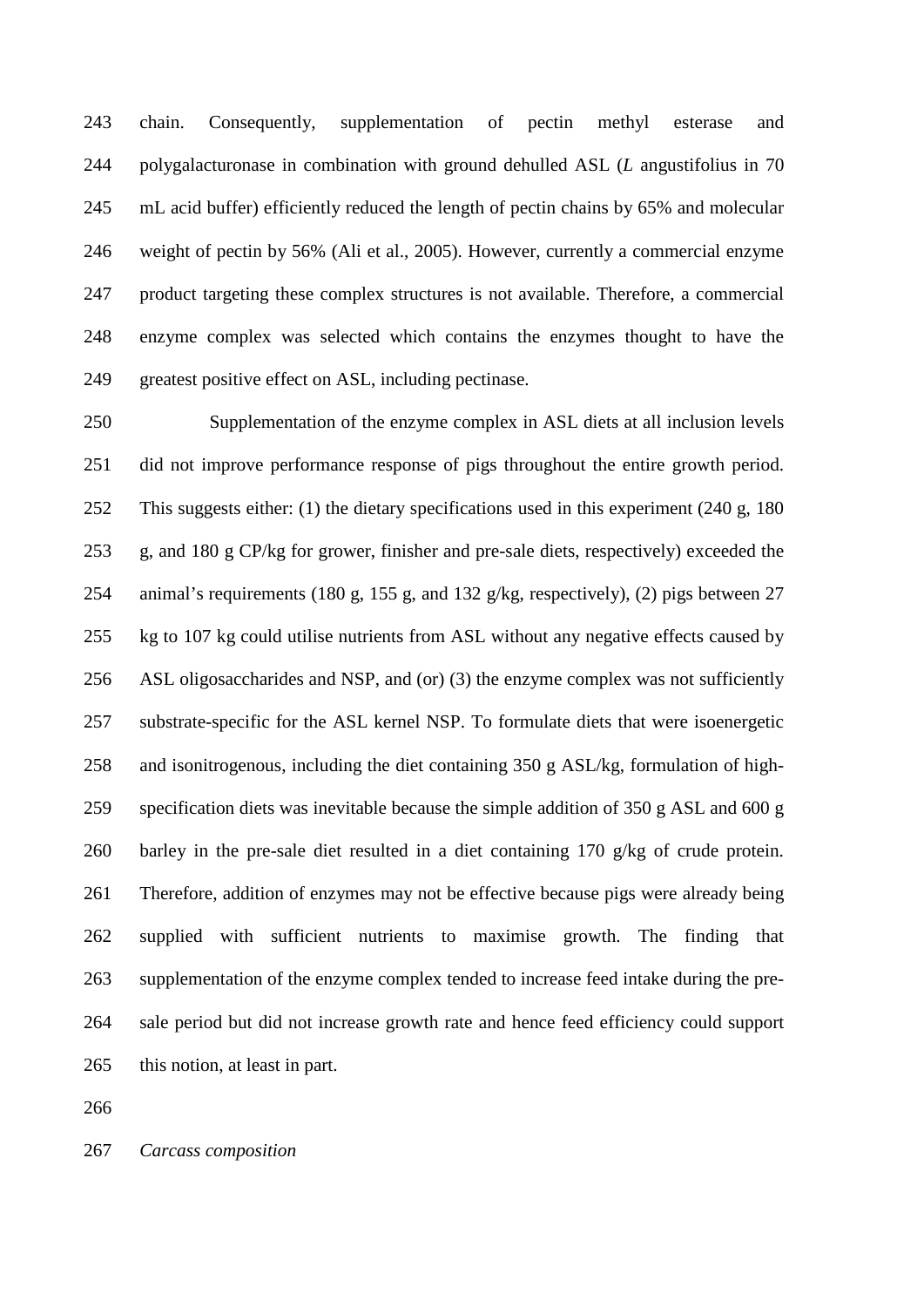Feeding ground *angustifolius* and *albus* lupin seeds to pigs decreased dressing percentage of carcass and decreased back fat thickness without influencing carcass leanness and lean meat percentage in the ham (King 1981; King *et al*., 2000; van Nevel *et al.* 2000). This is mainly due to the extensive fermentation of dietary energy in the large intestine that causes: (1) higher intestinal tissue growth; and (2) modulation of energy digestion (Taverner *et al.* 1983). King (1981) and van Nevel *et al.* (2000) showed that every 100 g/kg inclusion of *albus* lupin seeds in grow/finish diets reduced dressing percentage by 0.7 to 1.4 percentage units. Albeit not significant in the present study, increasing ASL concentration from 200 g/kg to 350 g/kg decreased dressing percentage by 0.5 percentage units.

#### *Meat quality*

 The purpose of the meat quality assessments in this experiment was to ascertain whether increasing dietary inclusion levels of ASL influenced meat quality as the source of dietary protein had a significant effect on meat quality of lambs (Ponnampalam et al., 2003). In that experiment the meat from lambs fed ASL was more tender mainly because lambs fed ASL had more intramuscular fat (Ponnampalam et al., 2003). This is probably due to conversion of pectins from lupin kernels to short-chain fatty acids in the rumen which may have increased the energy pool of the lambs. Our data showed that feeding high-ASL diets influenced none of the meat quality traits measured. The trend showing that the meat from pigs fed 350 g/kg ASL tended to be more tender than that from pigs fed 200 g/kg ASL was not expected, as utilization of fermentable fibre such as pectins are less efficient than ruminant animals, and all diets were formulated to be isoenergetic in this experiment. In a previous experiment, pigs fed either a 200 g/kg ASL-based diet or soybean meal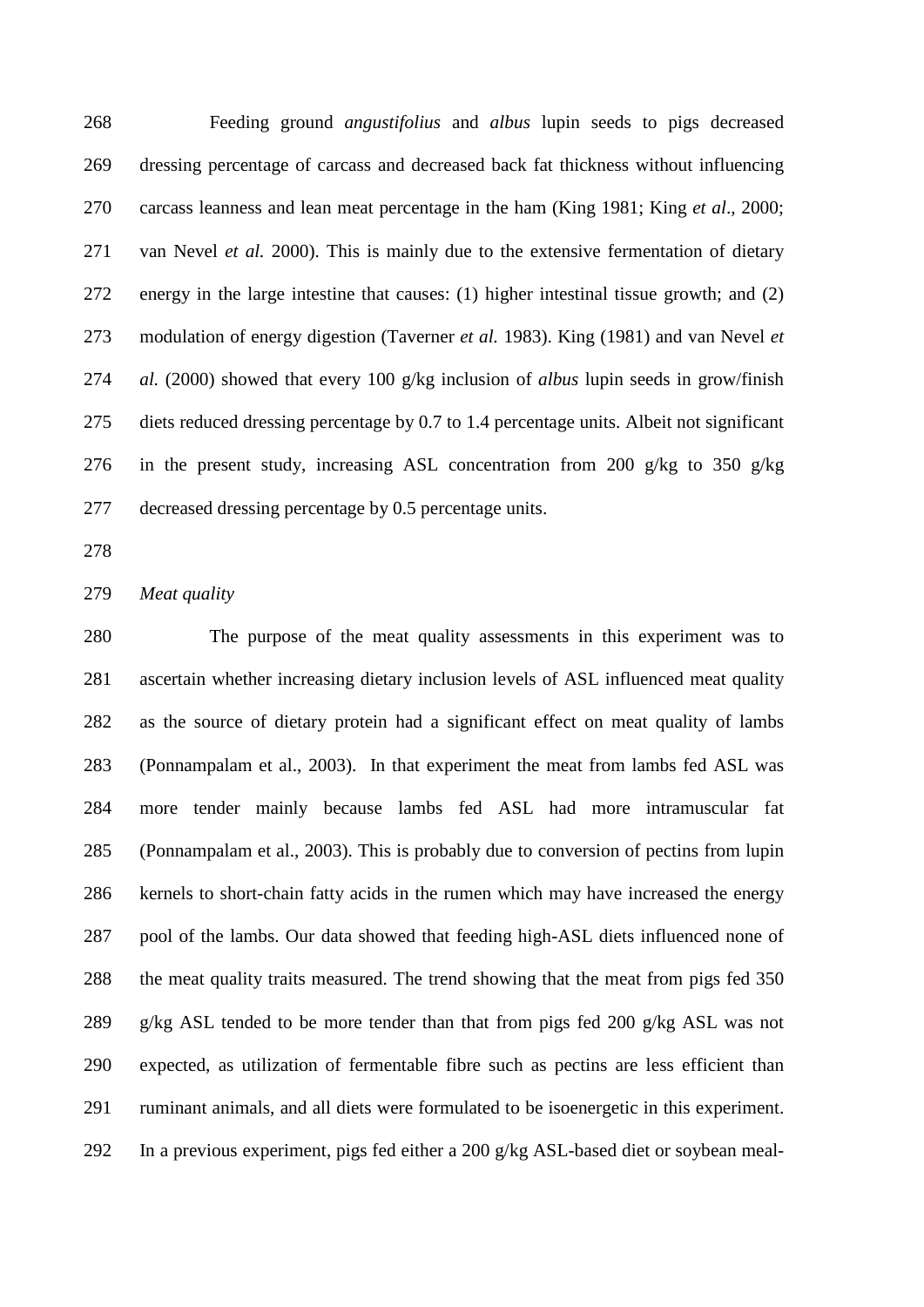based diets from 40 kg to 107 kg showed no effect on meat quality traits including tenderness (Moore 2001).

```
296 Conclusions
```
 Results of the present experiment showed that if diets are formulated based on the ileal digestible amino acid content, a current variety of ASL (cv Mandelup) can be used up to 350 g/kg in diets for grower/finisher pigs without compromising growth performance, carcass composition or meat quality. A simple mix of wheat, barley and ASL with essential amino acid supplements supported daily gains of over 1 kg with an FCR of 2.7 kg/kg between 27 kg and 107 kg live weight without showing deleterious effects. It is unknown whether other ASL varieties grown in WA having different chemical compositions would respond in the same way.

#### **Acknowledgements**

 The authors acknowledge technical assistance from Mr Bob Davis and Mr Richard Seaward at Medina Research Station and financial support from the WA Agricultural Produce Commission, Pig Producers' Committee. Assistance from Dr Alan Meldrum of Pulse Australia for collection of ASL is appreciated. The enzyme (Allzyme SSF) was kindly donated by Alltech Biotechnology Australia, Dandenong, Vic., Australia.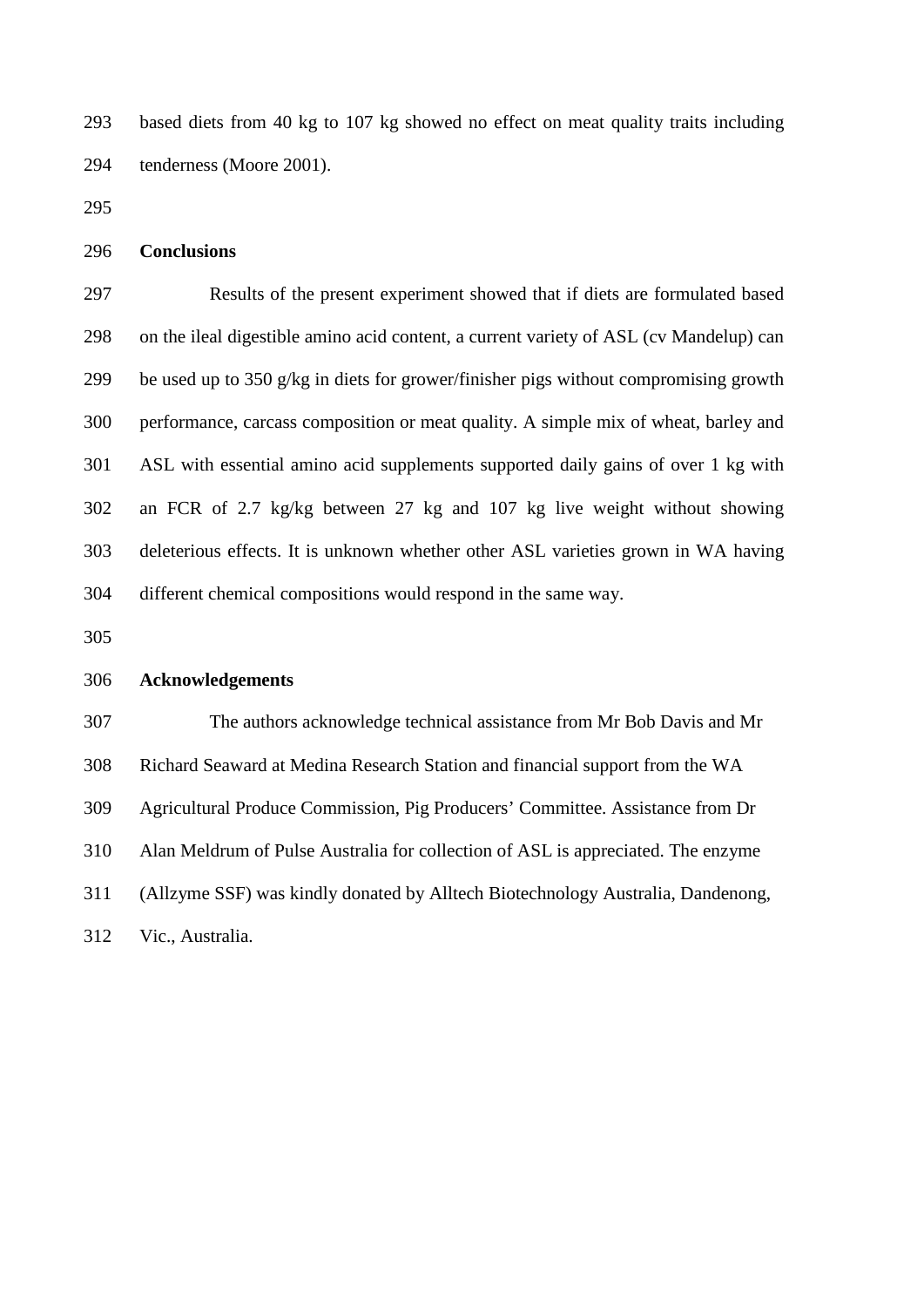# **References**

| 314 | Ali A, Williams IH, Martin GB, Sipsas S (2005) Hydrolysis of lupin pectin by             |
|-----|------------------------------------------------------------------------------------------|
| 315 | pectinases for broilers. In '17 <sup>th</sup> Annual Australian Poultry Science          |
| 316 | Symposium', pp. 219-222. (The Poultry Research Foundation: University of                 |
| 317 | Sydney, NSW).                                                                            |
| 318 | Bouton PE, Harris PV, Shorthose WR (1971) Effect of ultimate pH upon the water           |
| 319 | holding capacity and tenderness of mutton. Journal of Food Science 36, 435-              |
| 320 | 439.                                                                                     |
| 321 |                                                                                          |
| 322 | Fernandez JA, Batterham ES (1995) The nutritive value of lupin-seed and dehulled         |
| 323 | lupin-seed meals as protein sources for growing pigs as evaluated by different           |
| 324 | techniques. Animal Feed Science and Technology 53, 279-296.                              |
| 325 |                                                                                          |
| 326 | Ferguson NS, Gous RM, Iji PA (2003) Determining the source of anti-nutritional           |
| 327 | factor(s) found in two species of lupin (L. albus and L. angustifolius) fed to           |
| 328 | growing pigs. Livestock Production Science 84, 83-91.                                    |
| 329 |                                                                                          |
| 330 | Gdala J, Jansman AJM, Buraczewska L, Huisman J, van Leeuwen P (1997) The                 |
| 331 | influence of $\alpha$ -galactosidase supplementation on the ileal digestibility of lupin |
| 332 | seed carbohydrates and dietary protein in young pigs. Animal Feed Science                |
| 333 | and Technology 67, 115-125.                                                              |
| 334 |                                                                                          |
| 335 | Gdala J, Jansman AJM, van Leeuwen P, Huisman J, Verstegen MWA (1996) Lupins              |
| 336 | (L. luteus, L. albus, L. angustifolius) as a protein source for young pigs.              |
| 337 | Animal Feed Science and Technology 62, 239-249.                                          |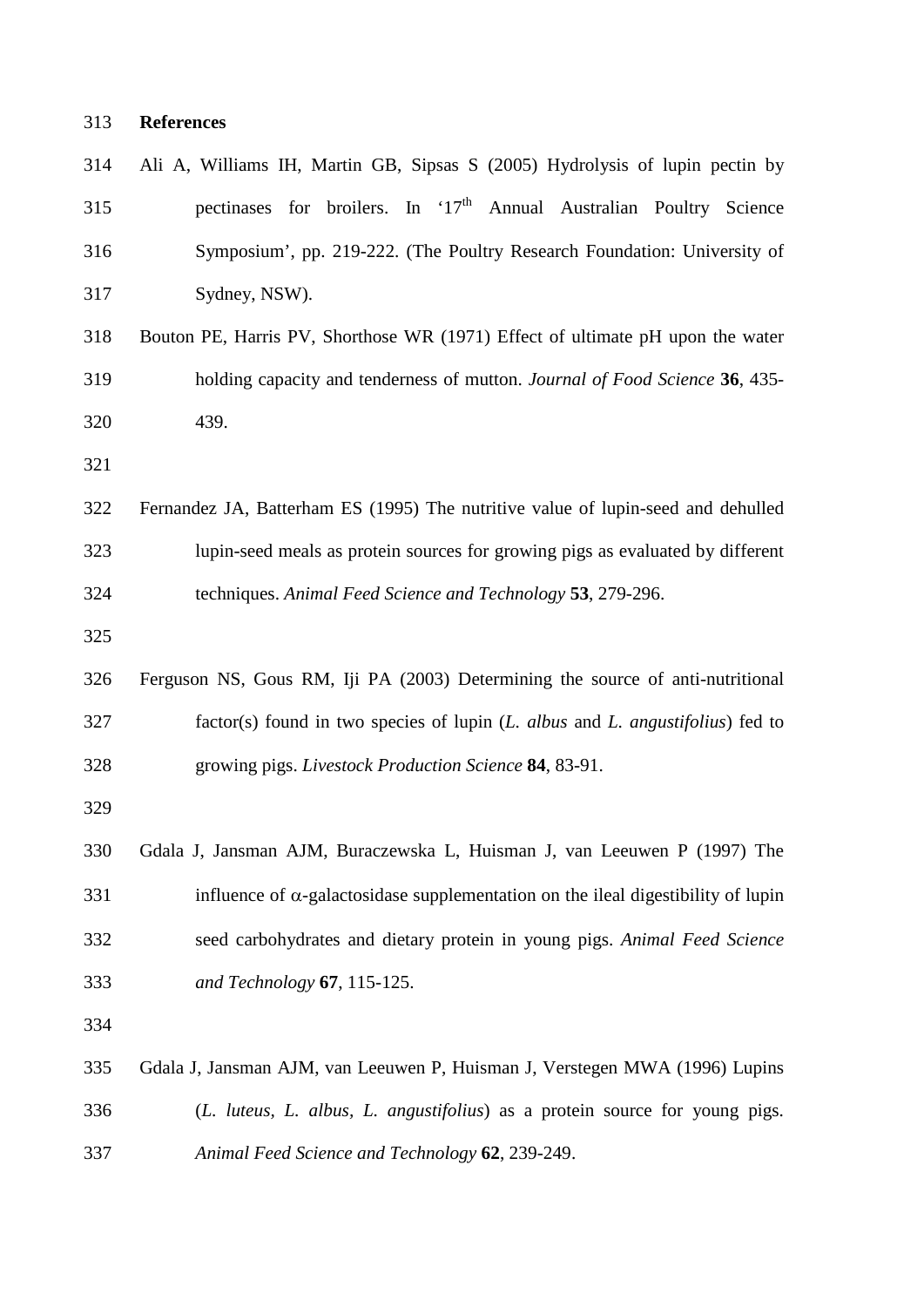| 338 |                                                                                      |
|-----|--------------------------------------------------------------------------------------|
| 339 | Hale OM, Miller JD (1985) Effects of either sweet or semi-sweet blue lupin on        |
| 340 | performance of swine. Journal of Animal Science 60, 989-997.                         |
| 341 |                                                                                      |
| 342 | Kauffman RG, Eikelenboom G, van der Wal PG, Merkus G, Zaar M (1986) The use          |
| 343 | of filter paper to estimate drip loss of porcine muscle. Meat Science 18, 191-       |
| 344 | 200.                                                                                 |
| 345 |                                                                                      |
| 346 | Kim JC, Pluske JR, Mullan BP (2007) ASL as a protein source in pig diets. CAB        |
| 347 | Reviews: Perspectives in Agriculture, Veterinary Science, Nutrition and              |
| 348 | Natural Resources 2, No. 003, 12 pp.                                                 |
| 349 | King RH (1981) Lupin-seed meal (Lupinus albus cv. Hamburg) as a source of protein    |
| 350 | for growing pigs. Animal Feed Science and Technology 6, 285-296.                     |
| 351 |                                                                                      |
| 352 | King RH, Dunshea FR, Morrish L, Eason PJ, van Barneveld RJ, Mullan BP,               |
| 353 | Campbell RG (2000) The energy value of Lupinus angustifolius and Lupinus             |
| 354 | albus for growing pigs. Animal Feed Science and Technology 83, 17-30.                |
| 355 |                                                                                      |
| 356 | McNiven MA, Castell AG (1995) Replacement of soybean meal with lupin seed            |
| 357 | (Lupinus albus) in pig starter diets. Animal Feed Science and Technology 52,         |
| 358 | 333-338.                                                                             |
| 359 |                                                                                      |
| 360 | NHMRC (2004) Australian code of practice for the care and use of animals for         |
| 361 | scientific purposes. 7th ed. National Health and Medical Research Council, Canberra, |
| 362 | ACT, Australia.                                                                      |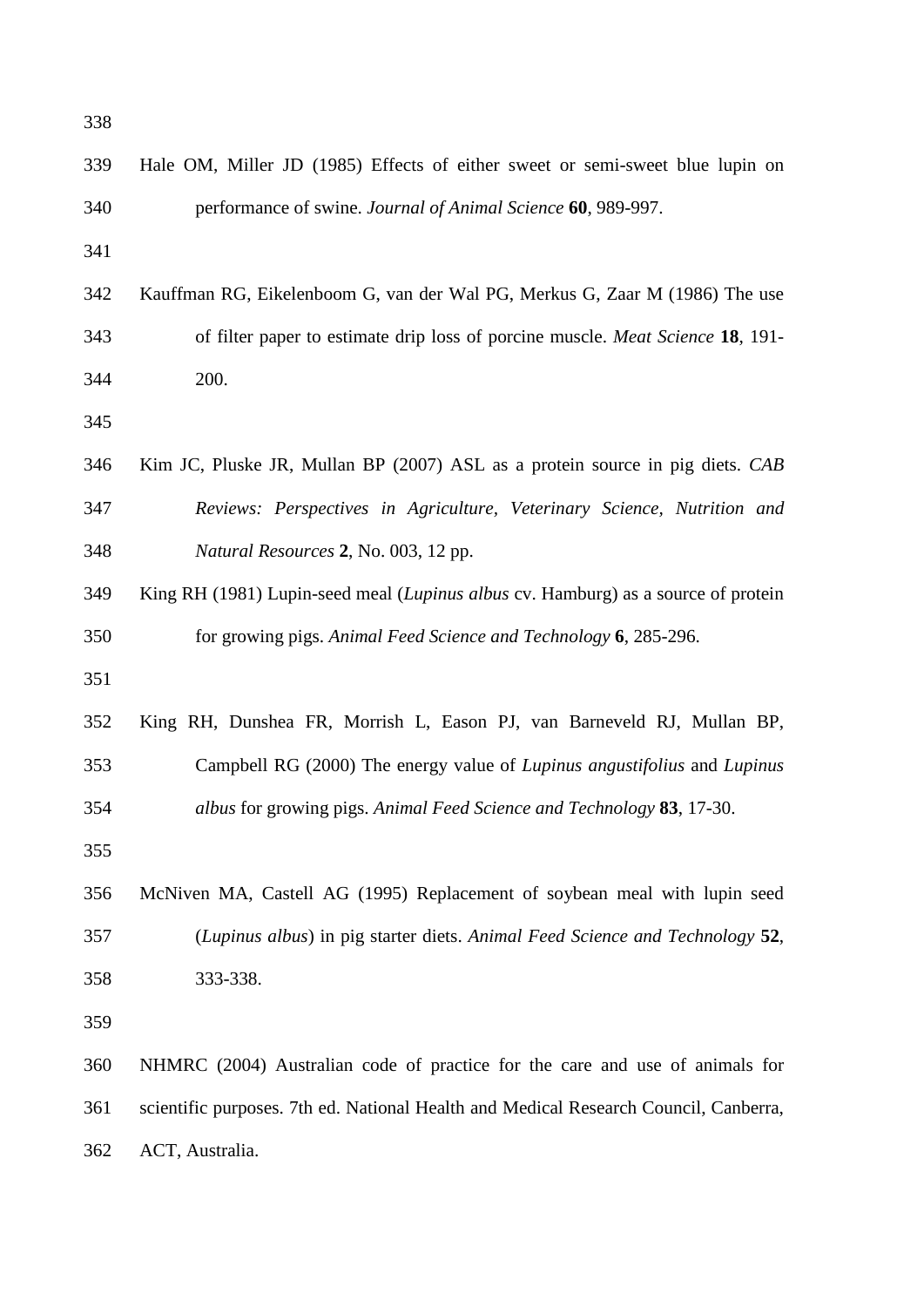| Moore KL (2001) Porcine somatotropin and soybean meal decrease pork quality but      |
|--------------------------------------------------------------------------------------|
| sex has no effect. Honors Dissertation, University of Western Australia.             |
|                                                                                      |
| Mullan BP, van Barneveld RJ, Cowling WA (1997) Yellow lupins (Lupinus luteus):       |
| A new feed grain for the pig industry. In 'Manipulating Pig Production VI'.          |
| Werribee, Vic., Australia. (Ed. PD Cranwell) p. 237. (Australasian Pig Science       |
| Association).                                                                        |
|                                                                                      |
| Ponnampalam EN, Hosking BJ, Egan AR (2003) Rate of carcass components gain,          |
| carcass characteristics, and muscle longissimus tenderness in lambs fed dietary      |
| protein sources with a low quality roughage diet. Meat Science 63, 143-149.          |
|                                                                                      |
| Taverner MR, Curic DM, Rayner CJ (1983) A comparison of the extent and site of       |
| energy and protein digestion of wheat, lupin and meat and bone meal by pigs.         |
| Journal of the Science of Food and Agriculture 34, 122-128.                          |
|                                                                                      |
| van Barneveld RJ (1994) Current understanding of nutritive value of lupins for pigs. |
| In 'Understanding the nutritional value of lupins for pigs. Proceedings of the       |
| Pig Research and Development Corporation lupin working group.' Adelaide              |
| Convention Centre, Adelaide, SA. (Ed. RJ van Barneveld) pp. 8-16. (Pig.              |
| Research and Development Corporation, Canberra, Australia).                          |
|                                                                                      |
| van Barneveld RJ (1997) Understanding the nutritional value of ASL. Pig Research     |
| and Development Corporation Final Report - DAS 33P, October 1997.                    |
|                                                                                      |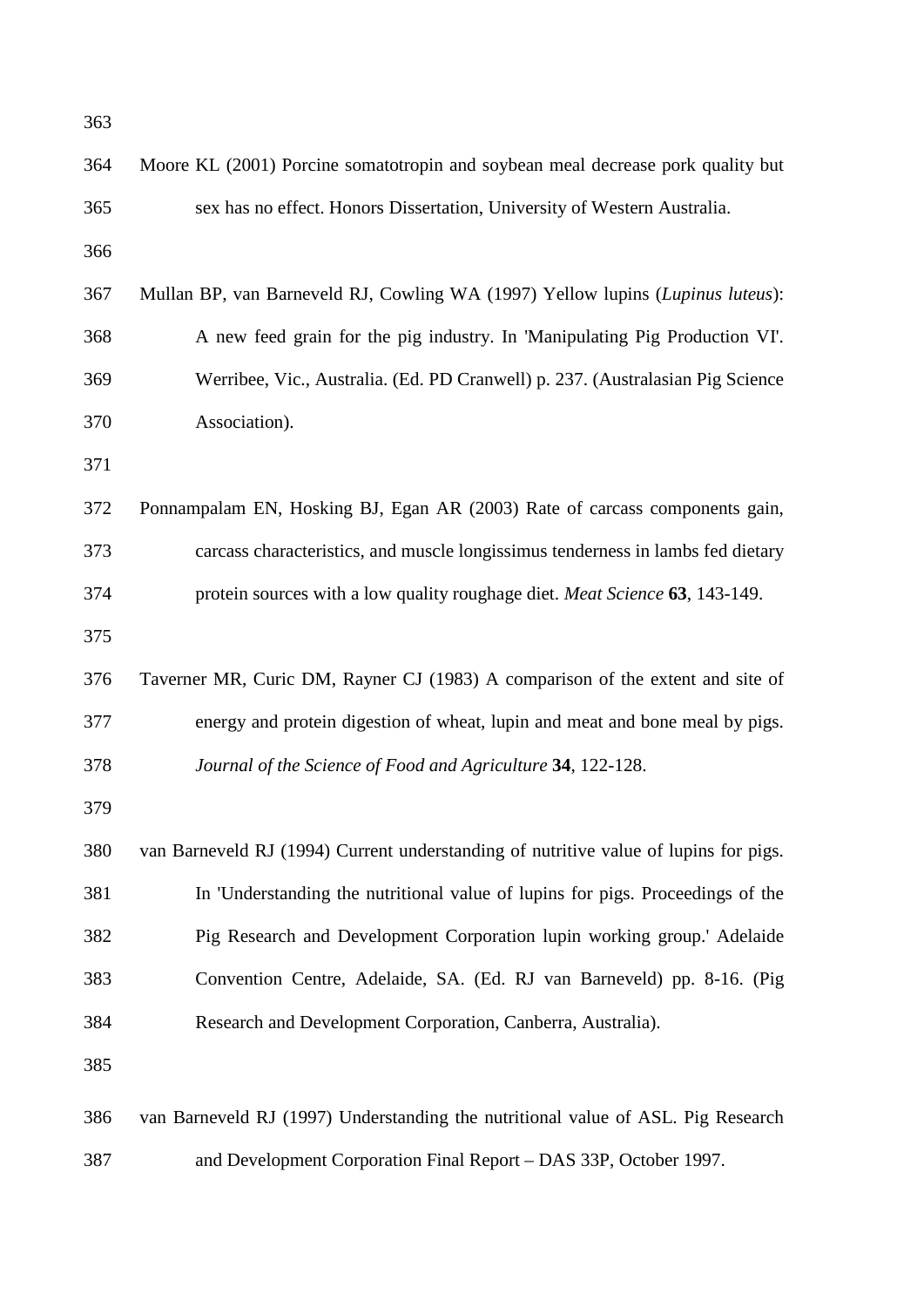| 389 | van Barneveld RJ, Baker J, Szarvas SR, Choct M (1995a) Digestibility of non-starch |
|-----|------------------------------------------------------------------------------------|
| 390 | polysaccharides by pigs fed graded levels of lupin kernels. In 'Manipulating       |
| 391 | Pig Production V'. Werribee, Vic., Australia. (Ed. P.D. Cranwell and D.P.          |
| 392 | Hennessy) p. 31. (Australasian Pig Science Association).                           |
| 393 |                                                                                    |
| 394 | van Barneveld RJ, Baker J, Szarvas SR, Choct M (1995b) Effect of lupin kernels on  |
| 395 | the apparent ileal digestibility of amino acids by growing pigs. In                |
| 396 | 'Manipulating Pig Production V'. Werribee, Vic., Australia. (Ed. P.D.Cranwell)     |
| 397 | and D.P. Hennessy) p. 29. (Australasian Pig Science Association).                  |
| 398 |                                                                                    |
| 399 | van Barneveld RJ, Baker J, Szarvas SR, Choct M (1995c) Effect of lupin kernels on  |
| 400 | the ileal and faecal digestibility of energy by pigs. In 'Manipulating Pig         |
| 401 | Production V'. Werribee, Vic., Australia. (Ed. P.D. Cranwell and D.P.              |
| 402 | Hennessy) p. 30. (Australasian Pig Science Association).                           |
| 403 |                                                                                    |
| 404 | van Nevel C, Seynaeve M, van De Voorde G, De Smet C, van Driessche E, De Wilde     |
| 405 | R (2000) Effects of increasing amount of Lupinus albus seeds without or with       |
| 406 | whole egg powder in the diet of growing pigs on performance. Animal Feed           |
| 407 | Science and Technology 83, 89-101.                                                 |
| 408 |                                                                                    |
| 409 |                                                                                    |
| 410 |                                                                                    |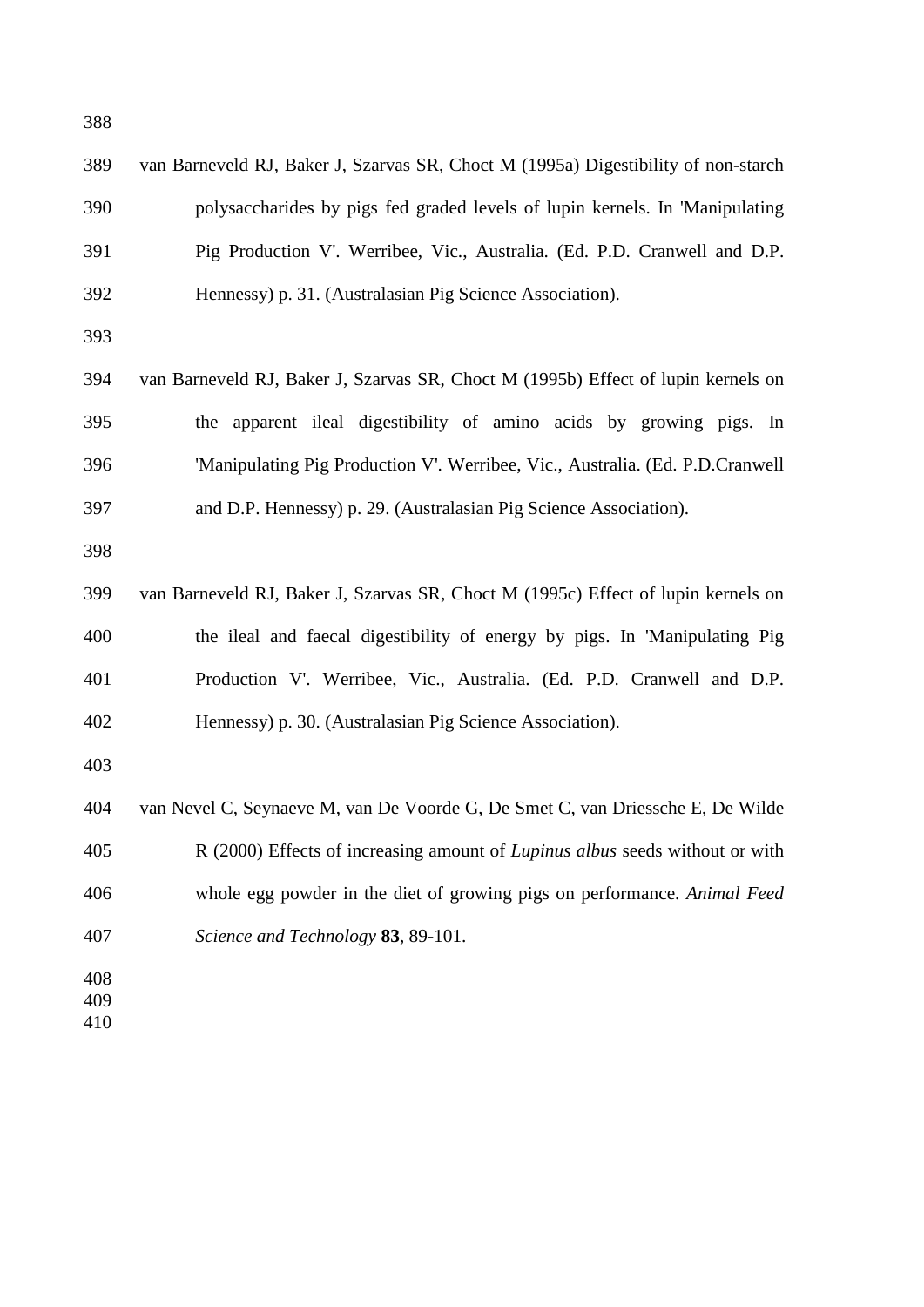| 411 | Table 1. Comparison of the chemical composition $(g/kg, air-dry basis)$ between the |
|-----|-------------------------------------------------------------------------------------|
| 412 | older variety (cv. Gungurru) and newer variety (cv. Mandelup) of Australian         |
| 413 | sweet lupins (ASL).                                                                 |

|                         |          | Chemical composition, g/kg |
|-------------------------|----------|----------------------------|
| Variety                 | Mandelup | Gungurru <sup>A</sup>      |
| DM,                     | 914      | 920                        |
| GE, MJ/kg               | 18.3     | 18.1                       |
| CP                      | 294      | 320                        |
| Crude fat               | 61       | 53                         |
| Neutral detergent fibre | 247      | 260                        |
| Acid detergent fibre    | 236      | 172                        |
| <b>Total NSP</b>        | 393      | 224                        |
| Insoluble NSP           | 366      | 204                        |
| Soluble NSP             | 27       | 20                         |
| Essential Amino Acids   |          |                            |
| Arginine                | 29.1     | 30.2                       |
| Histidine               | 8.2      | 7.9                        |
| Isoleucine              | 13.3     | 11.5                       |
| Leucine                 | 20.8     | 18.9                       |
| Lys ine                 | 15.2     | 12.9                       |
| Methionine              | 1.7      | 1.6                        |
| Phenylalanine           | 11.9     | 11.6                       |
| Threonine               | 10.3     | 9.0                        |
| Valine                  | 13.3     | 10.5                       |

414  $\overline{\text{A}^{\text{van Barne}$  van Barneveld (1997).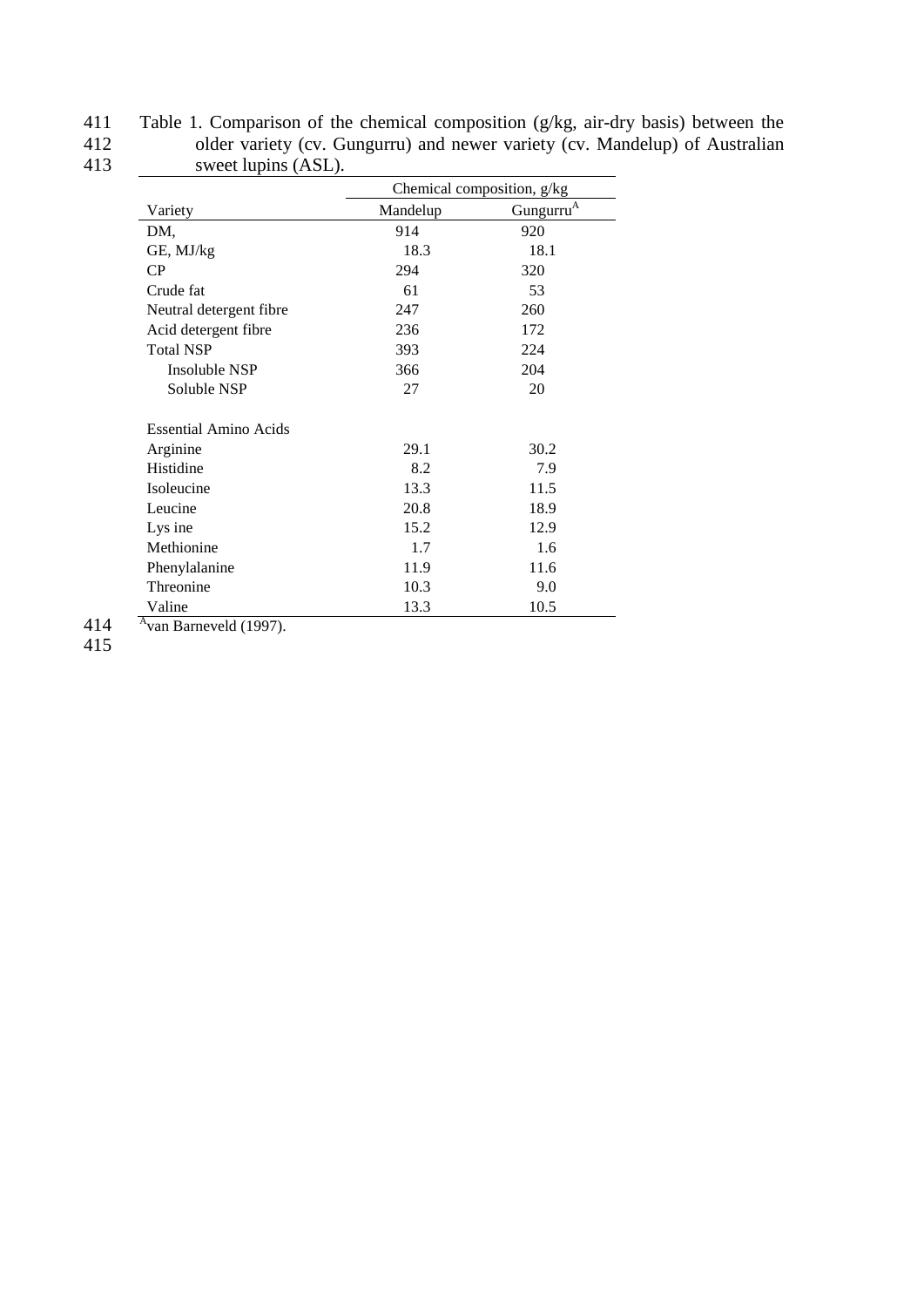| Lupin $(g/kg)$                       | 200                          | 250            | 300            | 350            |
|--------------------------------------|------------------------------|----------------|----------------|----------------|
|                                      |                              |                |                |                |
| Ingredient $(g/kg)$                  | 150                          |                | 150            | 150            |
| Barley 10% CP                        |                              | 150<br>333.3   |                |                |
| Wheat 12% CP                         | 390.0<br>200                 |                | 307.7          | 283.4          |
| Lupins (ASL)                         |                              | 250            | 300            | 350            |
| Soybean meal                         | 210.8<br>20.4                | 215.7          | 187.5          | 157.6          |
| Canola oil                           |                              | 23.4           | 26.9           | 30             |
| Lysine<br>Methionine                 | 1.5                          | 0.7            | $\mathbf{1}$   | 1.2            |
|                                      | $\mathbf{1}$                 | 1              | 1.1            | 1.3            |
| Threonine                            | 0.1                          |                |                |                |
| Tryptophan                           | $\qquad \qquad \blacksquare$ |                |                | 0.6            |
| Dicalcium Phosphate                  | 15                           | 15             | 15             | 15             |
| Limestone                            | 8.8                          | 8.6            | 8.5            | 8.5            |
| Salt                                 | $\mathbf{1}$                 | 1              | 1              | $\mathbf{1}$   |
| Vit & $MinA$                         | 0.7                          | 0.7            | 0.7            | 0.7            |
| Choline                              | 0.6                          | 0.6            | 0.6            | 0.6            |
| Enzyme <sup>B</sup><br>Total         | $-(+)$<br>1000               | $-(+)$<br>1000 | $-(+)$<br>1000 | $-(+)$<br>1000 |
| Calculated Nutrient composition      |                              |                |                |                |
| AID Lysine <sup>C</sup>              | 1.1                          | 1.1            | 1.1            | 1.1            |
| AID Methione+Cysstein                | 0.7                          | 0.7            | 0.7            | 0.7            |
| AID Threonine                        | 0.7                          | 0.7            | 0.7            | 0.7            |
| AID Tryptophane                      | 0.2                          | 0.2            | 0.2            | 0.3            |
| AID Luecine                          | 1.4                          | 1.4            | 1.4            | 1.4            |
| AID Isoleucine                       | 0.8                          | 0.9            | 0.9            | 0.9            |
| AID Phenylalanine+Tyrosine           | 1.6                          | 1.6            | 1.6            | 1.6            |
| <b>AID Valine</b>                    | 0.9                          | 0.9            | 0.9            | 0.9            |
| AID Hisstidine                       | 0.5                          | 0.5            | 0.5            | 0.5            |
| AID Lysine (g/MJ DE)                 | 0.8                          | 0.8            | 0.8            | 0.8            |
| DE(MJ/Kg)                            | 14.0                         | 14.0           | 14.0           | 14.0           |
| Ca                                   | 0.9                          | 0.9            | 0.9            | 0.9            |
| $AFD P^D$                            | 0.4                          | 0.4            | 0.4            | 0.4            |
| Crude fibre                          | 6.0                          | 6.7            | 7.2            | 7.7            |
| Crude fat                            | 4.8                          | 5.3            | 5.8            | 6.3            |
| Crude protein                        | 23.1                         | 24.0           | 24.0           | 24.0           |
| Neutral Detergent Fibre              | 16.7                         | 17.1           | 17.5           | 17.8           |
| Diet cost (Aus\$/tonne) <sup>E</sup> | 462.8                        | 463.5          | 458.7          | 454.9          |
| Saving $(Aus\$ /head) <sup>F</sup>   |                              | $-0.04$        | 0.24           | 0.47           |

| 416 |  | Table 2. Dietary and nutritional composition (g/kg, air-dry basis) of grower diets. |  |  |
|-----|--|-------------------------------------------------------------------------------------|--|--|
|-----|--|-------------------------------------------------------------------------------------|--|--|

 $417$  <sup>A</sup> Provided the following nutrients (per kg of air-dry diet): Vitamins: A 4900 IU, D<sub>3</sub> 980 IU, E 14 mg, K 418 0.7 mg,  $B_1$  0.7 mg,  $B_2$  2.1 mg,  $B_6$  1.05 mg,  $B_{12}$  10.5 µg, Calcium pantothenate 7.5 mg, Folic acid 419 0.13 mg, Niacin 8.4 mg, Biotin 21 µg; Minerals: Co 0.14 mg (as cobalt sulphate), Cu 7 mg (as 420 copper sulphate), Iodine 0.35 mg (as potassium iodine), Iron 42 mg (as Ferrous sulphate), Mn 28 420 copper sulphate), Iodine 0.35 mg (as potassium iodine), Iron 42 mg (as Ferrous sulphate), Mn 28 mg (as Manganese oxide), Se 0.21 mg (as Sodium Selenite), Zn 70 mg (as zinc oxide), Antioxident 422 14 mg. (BJ Grower 1, B 421 mg (as Manganese oxide), Se 0.21 mg (as Sodium Selenite), Zn 70 mg (as zinc oxide), Antioxident 422 14 mg. (BJ Grower 1, BioJohn Pty Ltd., WA, Australia).<br>423 <sup>B</sup>Allzyme SSF 200g/tonne diet (minimum activities 100 U 1)

 $B$  423 B 41 B 41 B 424 B 41 B 424 B 424 B 424 B 424 B 424 B 424 B 424 B 424 B 424 B 424 B 424 B 424 B 424 B 424 B 424 B 424 B 424 B 424 B 424 B 424 B 424 B 424 B 424 B 424 B 424 B 424 B 424 B 425 426 426 426 426 426 426 424 b-glucanase, 700 U protease, 40 U cellulose, 4000 U pectinase, and 300 U phytase; Alltech 425 Biotechnology, USA), enzyme addition was exchanged with wheat.

CAID: apparent ileal digestible.<br>
<sup>D</sup>AFD: apparent faecal digestible.<br>
<sup>E</sup>Current diet cost (June 2008).<br>
FBased on average feed intake of 60 kg/pig between 20 kg and 50 kg body weight.

 $426$ <br> $427$ <br> $428$ <br> $429$ <br> $430$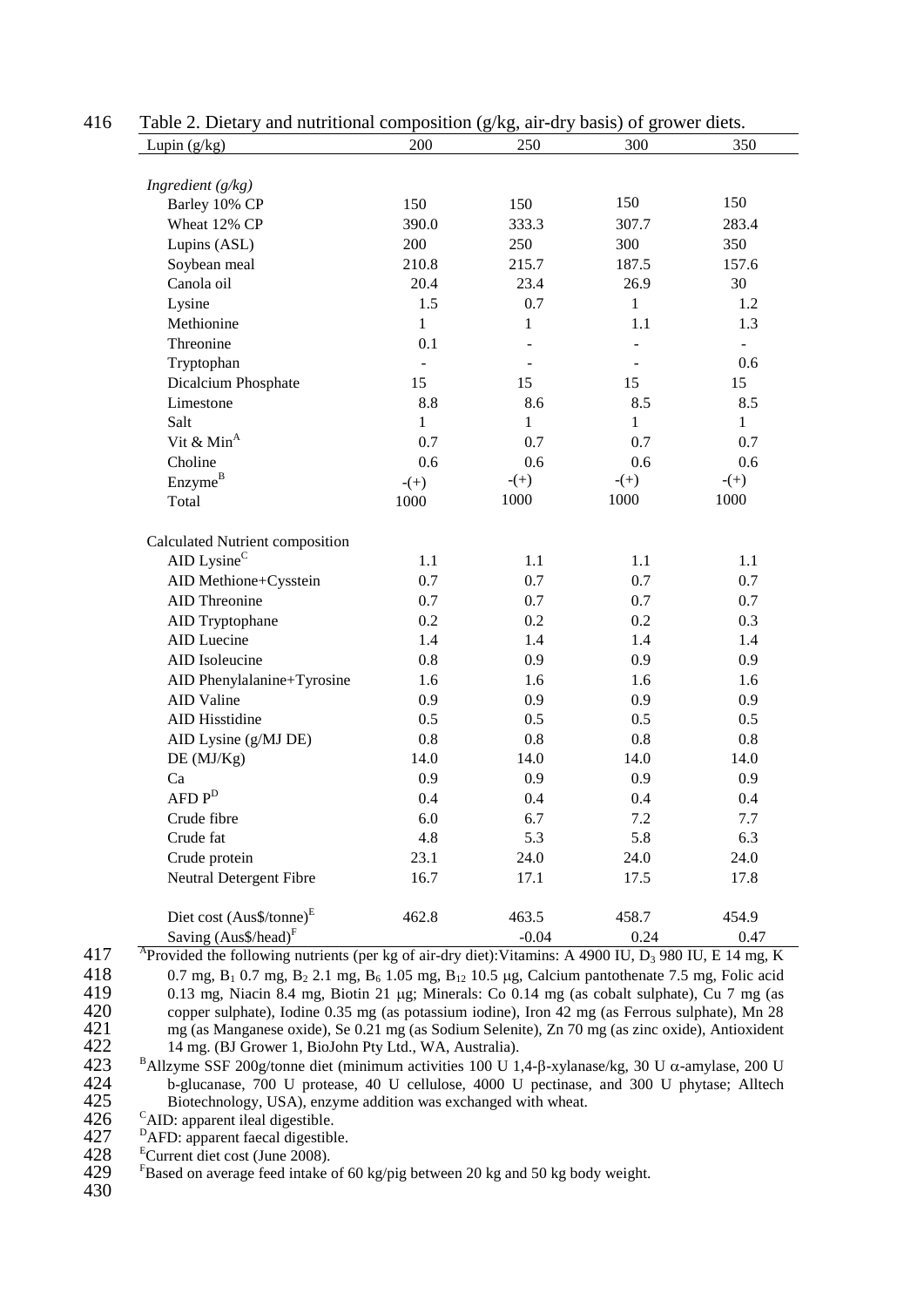| Lupin $(g/kg)$                           | 200    | 250     | 300    | 350     |
|------------------------------------------|--------|---------|--------|---------|
|                                          |        |         |        |         |
| Ingredient $(g/kg)$                      |        |         |        |         |
| Barley 10% CP                            | 545    | 524     | 503    | 488     |
| Wheat 12% CP                             | 100    | 100     | 100    | 100     |
| Lupins (ASL)                             | 200    | 250     | 300    | 350     |
| Soybean meal                             | 107    | 75      | 43     | 10      |
| Canola oil                               | 20.2   | 22.2    | 24.2   | 22.1    |
| Lysine                                   | 1.2    | 1.6     | 1.9    | 2.2     |
| Methionine                               | 0.7    | $0.8\,$ | 1.0    | 1.1     |
| Threonine                                | 0.0    | 0.0     | 0.1    | 0.2     |
| Dicalcium Phosphate                      | 14.3   | 14.3    | 14.3   | 14.3    |
| Limestone                                | 10.0   | 10.0    | 10.0   | 10.0    |
| Salt                                     | 1.0    | 1.0     | 1.0    | 1.0     |
| Vit & $MinA$                             | 0.7    | 0.7     | 0.7    | 0.7     |
| Choline                                  | 0.6    | 0.6     | 0.6    | 0.6     |
| Enzyme <sup>B</sup>                      | $-(+)$ | $-(+)$  | $-(+)$ | $- (+)$ |
| Total                                    | 1000   | 1000    | 1000   | 1000    |
| Calculated Nutrient composition          |        |         |        |         |
| AID Lysine $C$                           | 0.8    | 0.8     | 0.8    | 0.8     |
| AID Methione+Cysstein                    | 0.5    | 0.5     | 0.5    | 0.5     |
| <b>AID</b> Threonine                     | 0.5    | 0.5     | 0.5    | 0.5     |
| AID Tryptophane                          | 0.2    | 0.2     | 0.2    | 0.1     |
| AID Luecine                              | 1.1    | 1.1     | 1.1    | 1.0     |
| AID Isoleucine                           | 0.6    | 0.6     | 0.6    | 0.6     |
| AID Phenylalanine+Tyrosine               | 1.2    | 1.2     | 1.2    | 1.1     |
| <b>AID Valine</b>                        | 0.7    | 0.7     | 0.7    | 0.6     |
| AID Hisstidine                           | 0.4    | 0.4     | 0.4    | 0.4     |
| AID Lysine (g/MJ DE)                     | 0.6    | 0.6     | 0.6    | 0.6     |
| DE (MJ/Kg)                               | 13.3   | 13.3    | 13.3   | 13.2    |
| Ca                                       | 0.9    | 0.9     | 0.9    | 0.9     |
| $AFD P^D$                                | 0.4    | 0.4     | 0.4    | 0.4     |
| Crude fibre                              | 6.6    | 7.1     | 7.6    | 8.0     |
| Crude fat                                | 4.6    | 5.0     | 5.4    | 5.3     |
|                                          | 18.2   | 18.2    | 18.2   | 18.2    |
|                                          |        |         | 19.7   | 20.0    |
| Crude protein<br>Neutral Detergent Fibre | 19.2   | 19.5    |        |         |
| Diet cost (Aus\$/tonne) <sup>E</sup>     | 419.7  | 413.7   | 407.8  | 397.8   |

431 Table 3. Dietary and nutritional composition (g/kg, air-dry basis) of finisher diets.

433 0.7 mg,  $B_1$  0.7 mg,  $B_2$  2.1 mg,  $B_6$  1.05 mg,  $B_{12}$  10.5 µg, Calcium pantothenate 7.5 mg, Folic acid 434 0.13 mg, Niacin 8.4 mg, Biotin 21 µg; Minerals: Co 0.14 mg (as cobalt sulphate), Cu 7 mg (as 434 0.13 mg, Niacin 8.4 mg, Biotin 21 µg; Minerals: Co 0.14 mg (as cobalt sulphate), Cu 7 mg (as 435 copper sulphate), Iodine 0.35 mg (as potassium iodine), Iron 42 mg (as Ferrous sulphate), Mn 28<br>436 mg (as Manganese oxide), Se 0.21 mg (as Sodium Selenite), Zn 70 mg (as zinc oxide), Antioxident 436 mg (as Manganese oxide), Se 0.21 mg (as Sodium Selenite), Zn 70 mg (as zinc oxide), Antioxident 437 14 mg. (BJ Grower 1, BioJohn Pty Ltd., WA, Australia). 437 14 mg. (BJ Grower 1, BioJohn Pty Ltd., WA, Australia).<br>438 <sup>B</sup>Allzyme SSF 200g/tonne diet (minimum activities 100 U 1)

438 BAllzyme SSF 200g/tonne diet (minimum activities 100 U 1,4-β-xylanase/kg, 30 U α-amylase, 200 U 439 b-glucanase, 700 U protease, 40 U cellulose, 4000 U pectinase, and 300 U phytase; Alltech Biotechnology, USA), enzym b-glucanase, 700 U protease, 40 U cellulose, 4000 U pectinase, and 300 U phytase; Alltech Biotechnology, USA), enzyme addition was exchanged with wheat.

441 <sup>C</sup>AID: apparent ileal digestible.<br>442 <sup>P</sup>AFD: apparent faecal digestible.<br>443 <sup>E</sup>Current diet cost (June 2008).<br>444 <sup>F</sup>Based on average feed intake of 65 kg/pig between 50 kg and 75 kg body weight.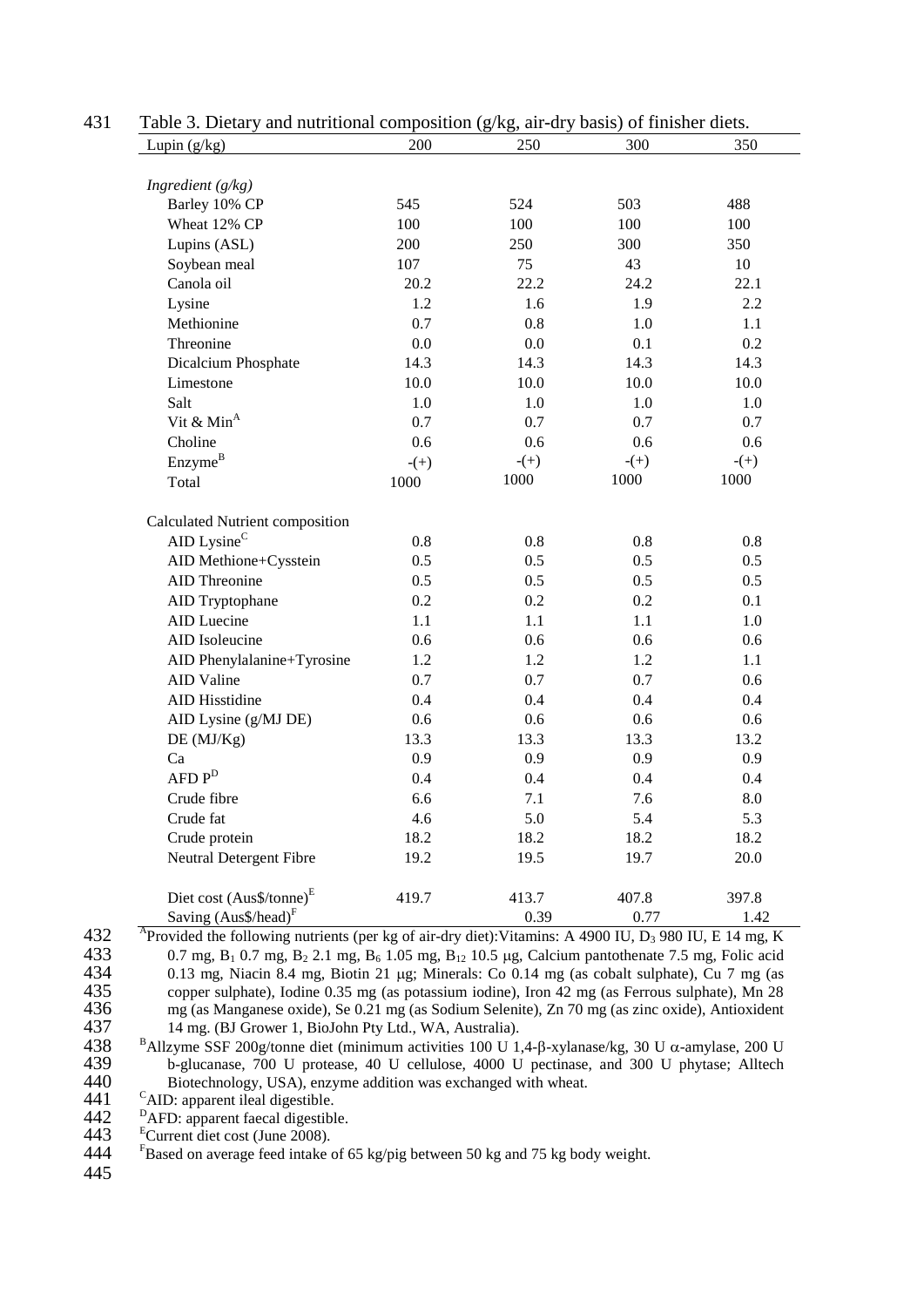| Lupin $(g/kg)$                       | 200            | 250    | 300    | 350     |
|--------------------------------------|----------------|--------|--------|---------|
| Ingredient $(g/kg)$                  |                |        |        |         |
| Barley 10% CP                        | 671            | 641    | 622    | 601     |
| Lupins (ASL)                         | 200            | 250    | 300    | 350     |
| Soybean meal                         | 99             | 77     | 45     | 13      |
| Canola oil                           | 3.2            | 5.0    | 6.1    | 8.1     |
| Lysine                               | $\overline{a}$ | 0.05   | 0.4    | 0.7     |
| Methionine                           | 0.4            | 0.5    | 0.6    | $0.8\,$ |
| Dicalcium Phosphate                  | 12.9           | 13.1   | 13.4   | 13.7    |
| Limestone                            | 11.0           | 10.8   | 10.6   | 10.4    |
| Salt                                 | 1.0            | 1.0    | 1.0    | 1.0     |
| Vit & Min <sup>A</sup>               | 0.7            | 0.7    | 0.7    | 0.7     |
| Choline                              | 0.8            | 0.8    | 0.8    | 0.8     |
| Enzyme <sup>B</sup>                  | $- (+)$        | $-(+)$ | $-(+)$ | $-(+)$  |
| Total                                | 1000           | 1000   | 1000   | 1000    |
|                                      |                |        |        |         |
| Calculated Nutrient composition      |                |        |        |         |
| AID Lysine <sup>C</sup>              | 0.7            | 0.7    | 0.7    | 0.7     |
| AID Methione+Cysstein                | 0.5            | 0.5    | 0.5    | 0.5     |
| AID Threonine                        | 0.5            | 0.5    | 0.5    | 0.5     |
| AID Tryptophane                      | 0.2            | 0.2    | 0.2    | 0.1     |
| AID Luecine                          | 1.1            | 1.1    | 1.0    | 1.0     |
| AID Isoleucine                       | 0.6            | 0.6    | 0.6    | 0.6     |
| AID Phenylalanine+Tyrosine           | 1.2            | 1.2    | 1.2    | 1.1     |
| AID Valine                           | 0.7            | 0.7    | 0.7    | 0.6     |
| <b>AID Hisstidine</b>                | 0.4            | 0.4    | 0.4    | 0.4     |
| AID Lysine (g/MJ DE)                 | 0.6            | 0.6    | 0.6    | 0.6     |
| DE (MJ/Kg)                           | 12.7           | 12.7   | 12.7   | 12.7    |
| Ca                                   | 0.9            | 0.9    | 0.9    | 0.9     |
| $AFD P^D$                            | 0.4            | 0.4    | 0.4    | 0.4     |
| Crude fibre                          | 7.0            | 7.4    | 7.9    | 8.4     |
| Crude fat                            | 2.9            | 3.3    | 3.6    | 3.9     |
| Crude protein                        | 17.6           | 17.9   | 17.9   | 17.9    |
| Neutral Detergent Fibre              | 20.4           | 20.5   | 20.8   | 21.0    |
| Diet cost (Aus\$/tonne) <sup>E</sup> | 395.5          | 391.3  | 384.5  | 378.7   |
| Saving $(Aus\$ /head) <sup>F</sup>   |                | 0.37   | 0.99   | 1.51    |

#### 446 Table 4. Dietary and nutritional composition (g/kg, air-dry basis) of pre-sale diets.

<sup>447</sup> Provided the following nutrients (per kg of air-dry diet): Vitamins: A 4900 IU, D<sub>3</sub> 980 IU, E 14 mg, K<br>448 0.7 mg, B<sub>1</sub> 0.7 mg, B<sub>2</sub> 2.1 mg, B<sub>4</sub> 1.05 mg, B<sub>12</sub> 10.5 µg, Calcium pantothenate 7.5 mg, Folic acid 448 0.7 mg,  $B_1$  0.7 mg,  $B_2$  2.1 mg,  $B_6$  1.05 mg,  $B_{12}$  10.5 µg, Calcium pantothenate 7.5 mg, Folic acid 449 0.13 mg, Niacin 8.4 mg, Biotin 21 µg; Minerals: Co 0.14 mg (as cobalt sulphate), Cu 7 mg (as 449 0.13 mg, Niacin 8.4 mg, Biotin 21 µg; Minerals: Co 0.14 mg (as cobalt sulphate), Cu 7 mg (as 450 copper sulphate), Iodine 0.35 mg (as potassium iodine), Iron 42 mg (as Ferrous sulphate), Mn 28<br>451 mg (as Manganese oxide), Se 0.21 mg (as Sodium Selenite), Zn 70 mg (as zinc oxide), Antioxident 451 mg (as Manganese oxide), Se 0.21 mg (as Sodium Selenite), Zn 70 mg (as zinc oxide), Antioxident

14 mg. (BJ Grower 1, BioJohn Pty Ltd., WA, Australia).<br>
453 B Allzyme SSF 200g/tonne diet (minimum activities 100 U 1,4-β-xylanase/kg, 30 U α-amylase, 200 U 454 b-glucanase, 700 U protease, 40 U cellulose, 4000 U pectina 454 b-glucanase, 700 U protease, 40 U cellulose, 4000 U pectinase, and 300 U phytase; Alltech

456 <sup>C</sup>AID: apparent ileal digestible.<br>457 <sup>D</sup>AFD: apparent faecal digestible.<br>458 <sup>E</sup>Current diet cost (June 2008).<br>459 <sup>E</sup>Based on average feed intake of 90 kg/pig between 75 kg and 105 kg body weight.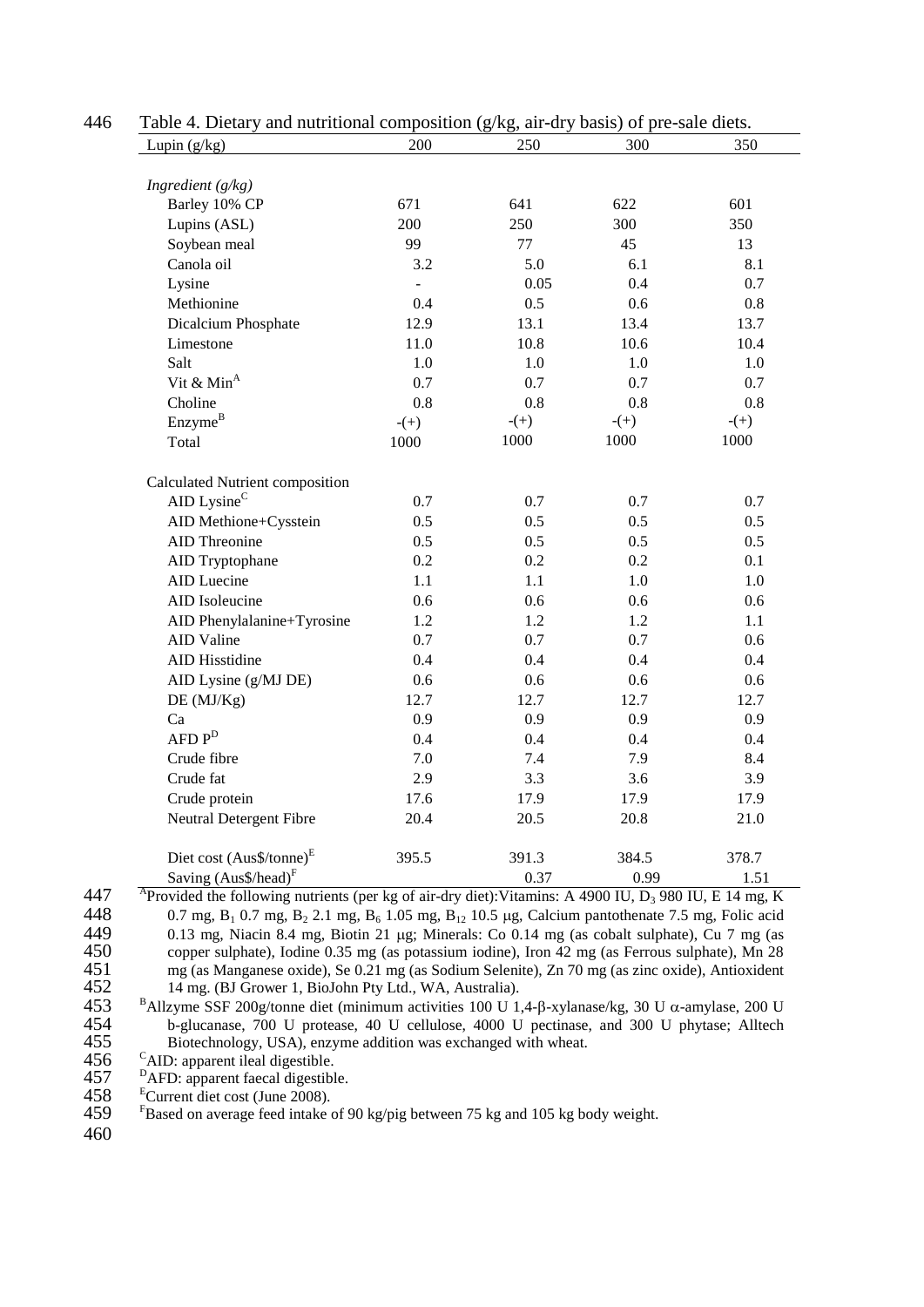|                         | Lupin concentration $(g/kg)$ |       |       | Enzyme <sup>B</sup> |                |       | Main effects |       |        |       |
|-------------------------|------------------------------|-------|-------|---------------------|----------------|-------|--------------|-------|--------|-------|
|                         | 200                          | 250   | 300   | 350                 | $\overline{a}$ | $+$   |              | Lupin | Enzyme | LxE   |
| Grower                  |                              |       |       |                     |                |       |              |       |        |       |
| Initial wt              | 27.3                         | 27.2  | 27.0  | 27.2                | 27.2           | 27.2  | 0.22         | 0.978 | 0.899  | 0.994 |
| Final wt                | 53.7                         | 53.5  | 53.2  | 53.4                | 53.3           | 53.6  | 0.42         | 0.986 | 0.802  | 0.970 |
| $\text{ADG}^{\text{C}}$ | 0.94                         | 0.94  | 0.95  | 0.94                | 0.94           | 0.94  | 0.011        | 0.989 | 0.986  | 0.797 |
| <b>VFI</b>              | 2.02                         | 2.05  | 2.06  | 2.05                | 2.04           | 2.05  | 0.018        | 0.867 | 0.863  | 0.858 |
| <b>FCR</b>              | 2.14                         | 2.19  | 2.18  | 2.18                | 2.17           | 2.17  | 0.014        | 0.628 | 0.808  | 0.446 |
| <b>Finisher</b>         |                              |       |       |                     |                |       |              |       |        |       |
| Initial wt              | 53.7                         | 53.5  | 53.2  | 53.4                | 53.3           | 53.6  | 0.42         | 0.986 | 0.802  | 0.970 |
| Final wt                | 76.1                         | 75.6  | 75.2  | 75.8                | 75.4           | 76.0  | 0.50         | 0.948 | 0.576  | 0.952 |
| <b>ADG</b>              | 1.07                         | 1.05  | 1.04  | 1.08                | 1.05           | 1.07  | 0.012        | 0.645 | 0.504  | 0.713 |
| <b>VFI</b>              | 2.64                         | 2.65  | 2.65  | 2.64                | 2.63           | 2.66  | 0.033        | 0.999 | 0.656  | 0.767 |
| <b>FCR</b>              | 2.49                         | 2.52  | 2.56  | 2.44                | 2.50           | 2.50  | 0.036        | 0.749 | 0.958  | 0.824 |
| <b>Pre-sale</b>         |                              |       |       |                     |                |       |              |       |        |       |
| Initial wt              | 76.1                         | 75.6  | 75.2  | 75.8                | 75.4           | 76.0  | 0.50         | 0.948 | 0.576  | 0.952 |
| Final wt                | 107.9                        | 107.8 | 107.5 | 107.9               | 107.7          | 107.9 | 0.18         | 0.896 | 0.565  | 0.464 |
| <b>ADG</b>              | 0.99                         | 1.04  | 1.01  | 1.02                | 1.01           | 1.02  | 0.013        | 0.544 | 0.803  | 0.582 |
| <b>VFI</b>              | 3.38                         | 3.41  | 3.39  | 3.23                | 3.28           | 3.44  | 0.041        | 0.376 | 0.054  | 0.795 |
| <b>FCR</b>              | 3.43                         | 3.30  | 3.39  | 3.19                | 3.26           | 3.39  | 0.056        | 0.499 | 0.262  | 0.762 |
| <b>Total</b>            |                              |       |       |                     |                |       |              |       |        |       |
| Initial wt              | 27.3                         | 27.2  | 27.0  | 27.2                | 27.2           | 27.2  | 0.22         | 0.978 | 0.899  | 0.994 |
| Final wt                | 107.9                        | 107.8 | 107.5 | 107.9               | 107.7          | 107.9 | 0.18         | 0.896 | 0.565  | 0.464 |
| <b>ADG</b>              | 1.00                         | 1.01  | 1.01  | 1.03                | 1.01           | 1.01  | 0.008        | 0.694 | 0.602  | 0.791 |
| <b>VFI</b>              | 2.72                         | 2.74  | 2.76  | 2.68                | 2.69           | 2.76  | 0.020        | 0.505 | 0.079  | 0.322 |
| <b>FCR</b>              | 2.73                         | 2.71  | 2.74  | 2.62                | 2.68           | 2.72  | 0.027        | 0.459 | 0.447  | 0.751 |
| Days to 104 kg          | 77.8                         | 76.7  | 77.4  | 76.3                | 77.4           | 76.6  | 0.65         | 0.871 | 0.588  | 0.883 |

461 Table 5. Effects of Australian sweet lupin concentration and enzyme supplementation on the performance of grower pigs<sup>A</sup>.

<sup>462</sup> <sup>A</sup>There were 7 pigs per pen and 4 replicates to give 28 pigs per enzyme by lupin-level combination.<br><sup>B</sup>Allzyme SSF 200g/tonne diet (minimum activities 100 U 1,4-β-xylanase/kg, 30 U α-amylase, 200 U b-glucanase, 700

 $465$  <sup>C</sup>Abbreviations: ADG-average daily gain; VFI: voluntary feed intake; FCR: feed conversion ratio.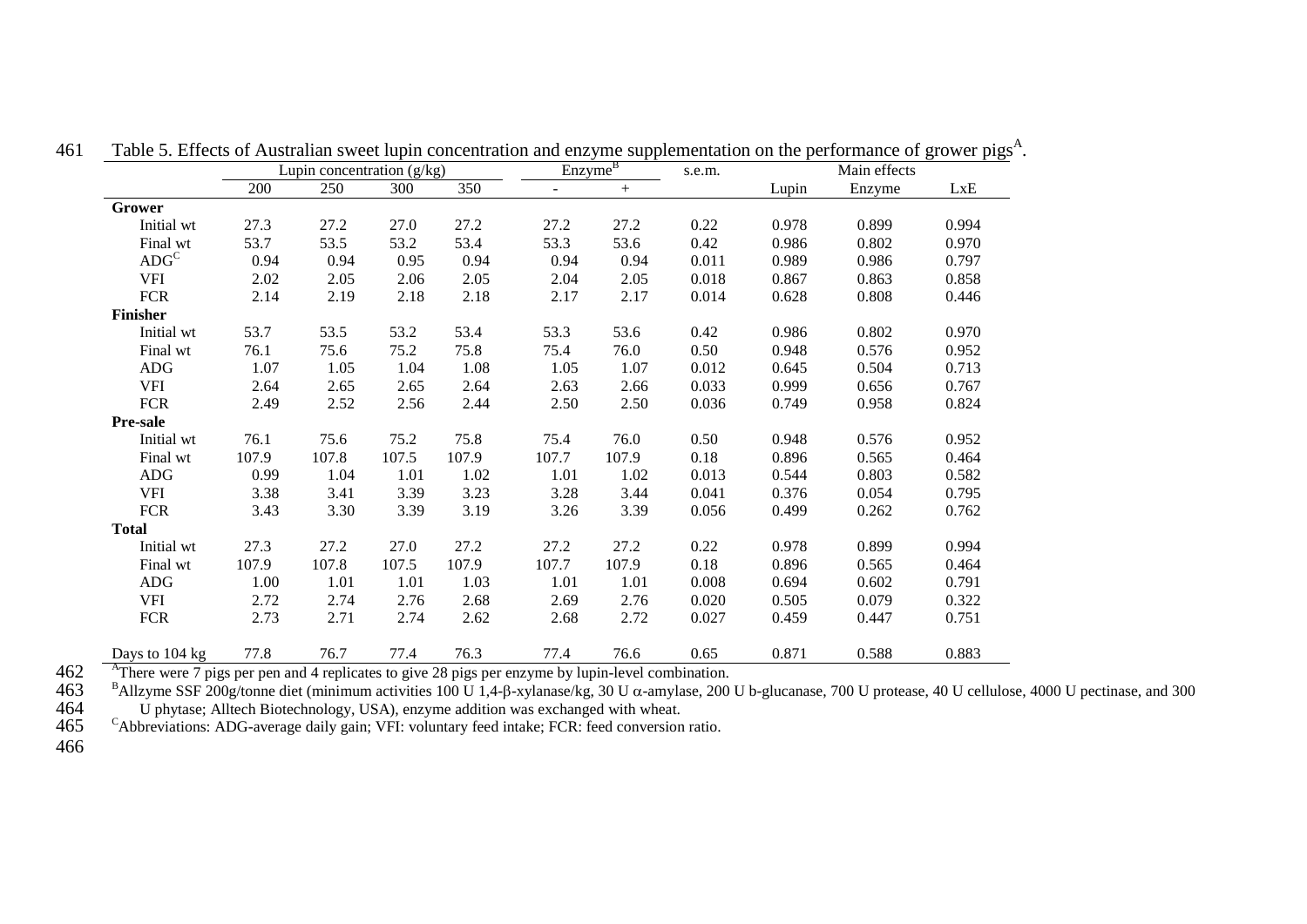|                                      |      | Lupin concentration (g/kg) |      |      |        | Enzvme |        | Main effects |        |       | Lupin effect |           |
|--------------------------------------|------|----------------------------|------|------|--------|--------|--------|--------------|--------|-------|--------------|-----------|
|                                      | 200  | 250                        | 300  | 350  | $\sim$ |        | s.e.m. | Lupin        | Enzyme | LXE   | Linear       | quadratic |
| Hot carcass weight <sup>B</sup>      | 69.9 | 70.0                       | 69.7 | 69.5 | 69.´   | 69.9   | 0.18   | 0.824        | 0.710  | 0.793 | 0.392        | 0.749     |
| Dressing % $\mathrm{C}$              | 65.0 | 64.9                       | 64.8 | 64.5 | 64.8   | 64.8   | 0.18   | 0.771        | 0.876  | 0.984 | 0.283        | 0.750     |
| P <sub>2</sub> Back fat <sup>D</sup> | 13.6 | 13.5                       | 14.0 | 14.0 | 13.7   | 13.9   | 0.23   | 0.821        | 0.719  | 0.532 | 0.397        | 0.937     |

467 Table 6. Effects of Australian sweet lupin concentration and enzyme supplementation on carcass composition<sup>A</sup>.

<sup>468</sup> <sup>A</sup>There were 7 pigs per pen and 4 replicates to give 28 pigs per enzyme by lupin-level combination.<br>469 <sup>B</sup>Hot carcass weight: AUSMEAT trim 13, head off, flare off, fore trotters off, hind trotters on.<br>470 <sup>C</sup>Based

472